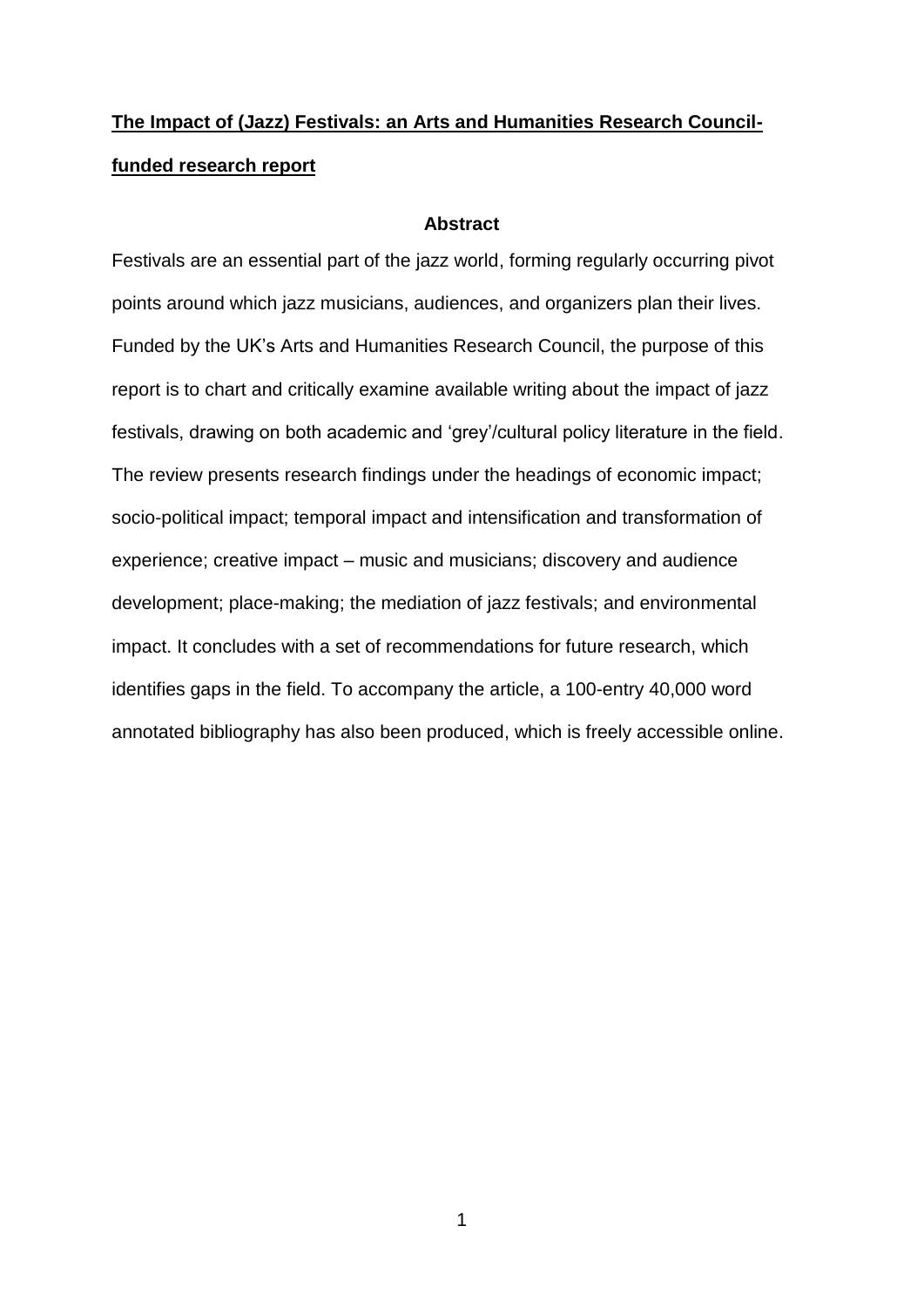# **The Impact of (Jazz) Festivals: an Arts and Humanities Research Councilfunded research report**

Positively it has been enriching my life more than anything else. I mean, specifically festivals and jazz festivals especially (50-year-old male audience member, EFG London Jazz Festival, 2015).

You very rarely get, in any genre, whatever the festival is of – music, dance, theatre – that experience of wall-to-wall, nonstop, noon till midnight and beyond. You kind of throw yourself open to it, don't you? You kind of throw yourself in … If you like something, to have so much of it, in a collection of places and being around people who also want that, it's quite a lovely human activity to be part of that (Steve Mead, Director, Manchester Jazz Festival, 2016).

Festivals are an essential part of the jazz world (Frith 2007: 4) and serve as a 'showcase, a creative destination and an attraction for visitors' (Van Aalst and van Melik 2011: 197). Figures vary, but 200 jazz festivals taking place in Britain annually is regularly cited (Riley and Laing 2006, 2010) – although one authoritative listings website has fewer than half that number (91) for the United Kingdom in 2015 (jazzfests.net 2015) – and over 150 jazz festivals take place in Austria, Norway, The Netherlands, and Denmark combined (Rhythm Changes 2013b). Globally, albeit not just inclusive of jazz festivals, there was a 30% rise in the number of recorded 'cultural festivals' from 1996 to an estimated 10,000 in 2006, of which half could demonstrate some degree of international recognition (AEA Consulting 2006: 16), and an increasing amount of academic interest around festivals and impact from a variety of disciplines (cf Getz 2010). From an initial focus on the economic impacts of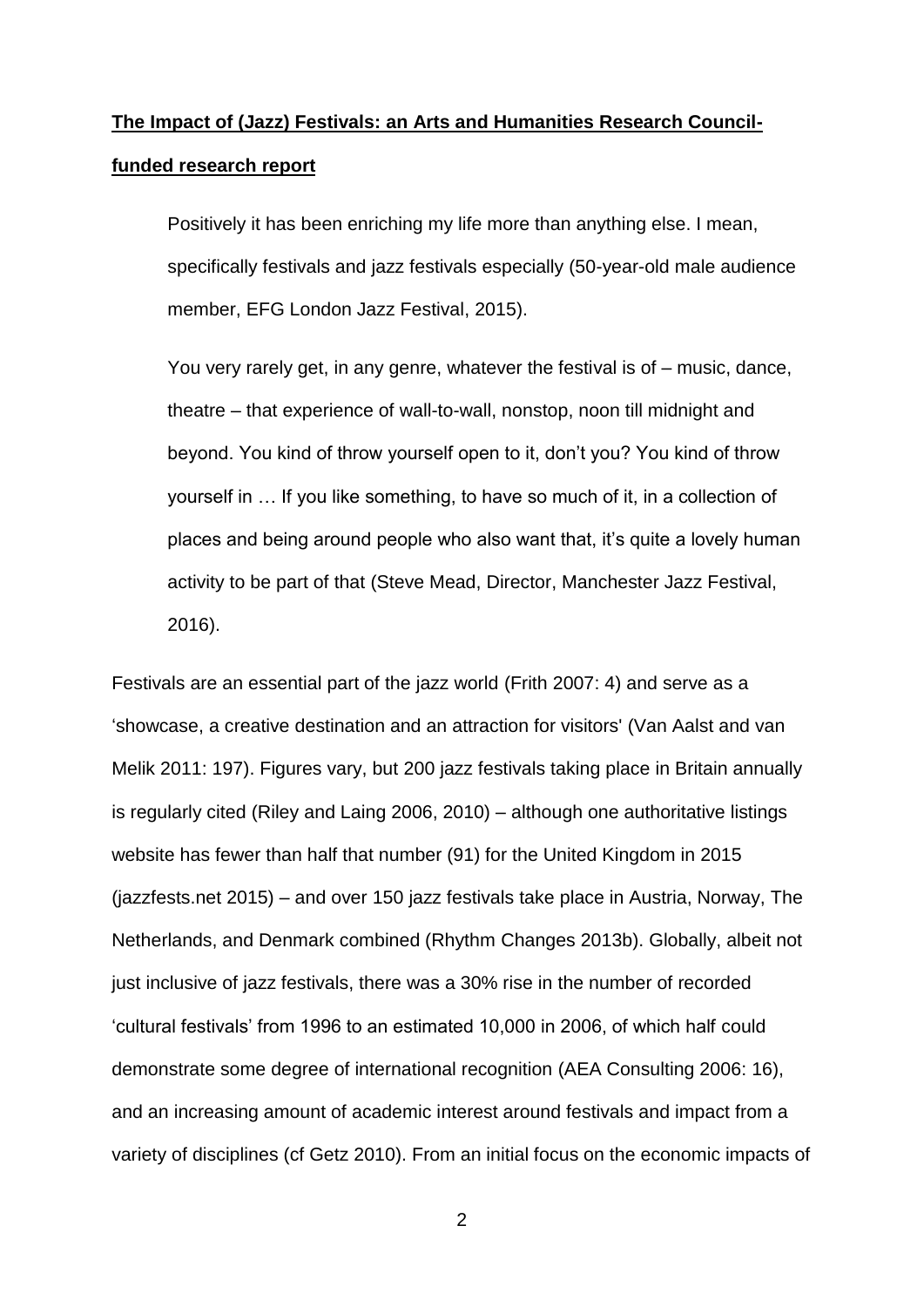cultural experiences in the 1980s and 1990s through to a broader assessment of impact which considers instrumental *and* intrinsic value (Carnwath and Brown 2014), the literature shows that festivals play a significant economic, social and cultural role at local and international levels.

For the purposes of this article, jazz festivals are those with 'jazz' in the title or which predominantly programme jazz and jazz-related music; the article has not been restricted to any particular country, however. Many jazz festivals take place in existing venues such as concert halls and clubs, with some 'mobile spaces' (Kronenburg 2011) in use, but jazz festivals are relatively unlikely to be greenfield camping festivals. This focus on a single (admittedly broad) genre thus ensures that the article gathers together festivals of a broadly similar type and hence, as far as possible, impact.

This research report is based on a literature review which necessarily spans different disciplines, different types of event, and different geographical locations, and which is used as a basis for a comparative assessment of knowledge and conclusions about the impact of jazz festivals. The search was limited to literature in English but encompasses jazz festivals beyond the UK and Europe, partly because a review of literature on British jazz festivals alone would make for scant reading, but, more constructively, because there was also interesting research being done elsewhere. Literature was restricted to academic books and journals, and grey literature, but, due to space limitations, does not include newspaper or magazine articles, therefore generally excludes publications such as *Down Beat*. Library databases searched include the British Library, the Bodleian Library, the University of East Anglia, and Oxford Brookes University, as well as the Public Library Initiative (http://freetoviewjournals.pls.org.uk). Databases searched include the resources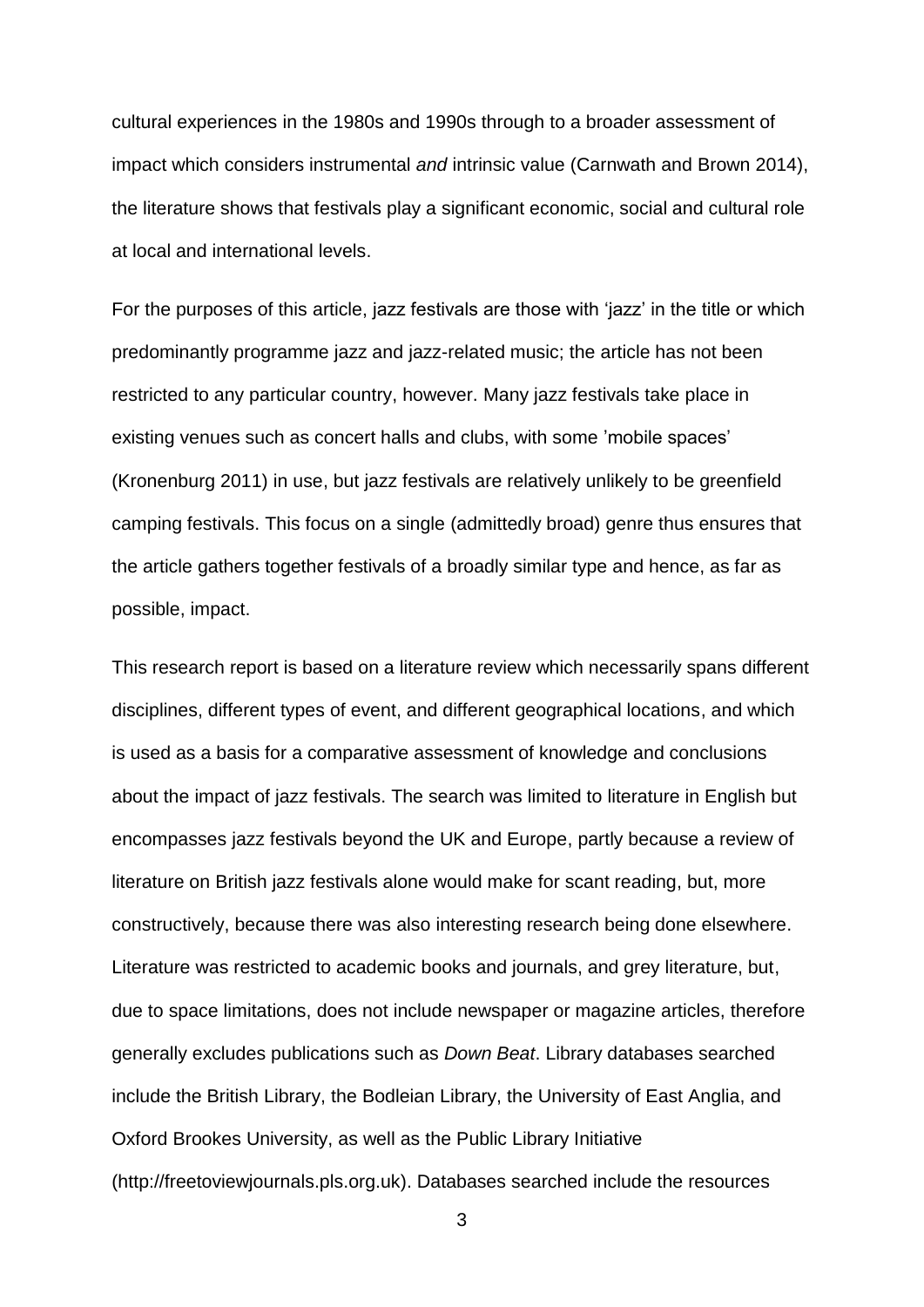sections of the websites of Arts Council England (http://www.artscouncil.org.uk), Creative Scotland (http://www.creativescotland.com), Arts Council of Wales (http://www.arts.wales), Live Music Exchange

(http://livemusicexchange.org/resources) and the National Alliance of Arts, Health and Wellbeing (http://www.artshealthandwellbeing.org.uk/resources).

The research was undertaken as part of an Arts and Humanities Research Councilfunded project called The Impact of Festivals (2015-16), in which Webster was the postdoctoral researcher and McKay the principal investigator. The larger project – of which this piece specifically on jazz festivals is but one output – was undertaken in collaboration with research partner the EFG London Jazz Festival, as part of the AHRC's collaborative Connected Communities programme. A small number of extracts from interviews Webster undertook for The Impact of Festivals project more widely are included as 'pull quotes', epigraphs for illustrative purposes.

To enhance what we hope will be the usefulness of the article for other researchers interested in jazz festivals, and festivals more widely, we have produced also an annotated bibliography of over 100 entries which is freely accessible on the project website (http://impactoffestivals.wordpress.com/project-outputs), as well as on the following other sites: UEA institutional repository, http://georgemckay.org, Cultural Heritage and Improvised Music in European Festivals project website (http://chimeproject.eu), McKay's academia page

(http://eastanglia.academia.edu/GeorgeMcKay) and on the Live Music Exchange (http://www.livemusicexchange.org). This annotated bibliography provides brief summary and critical material about every bibliography entry.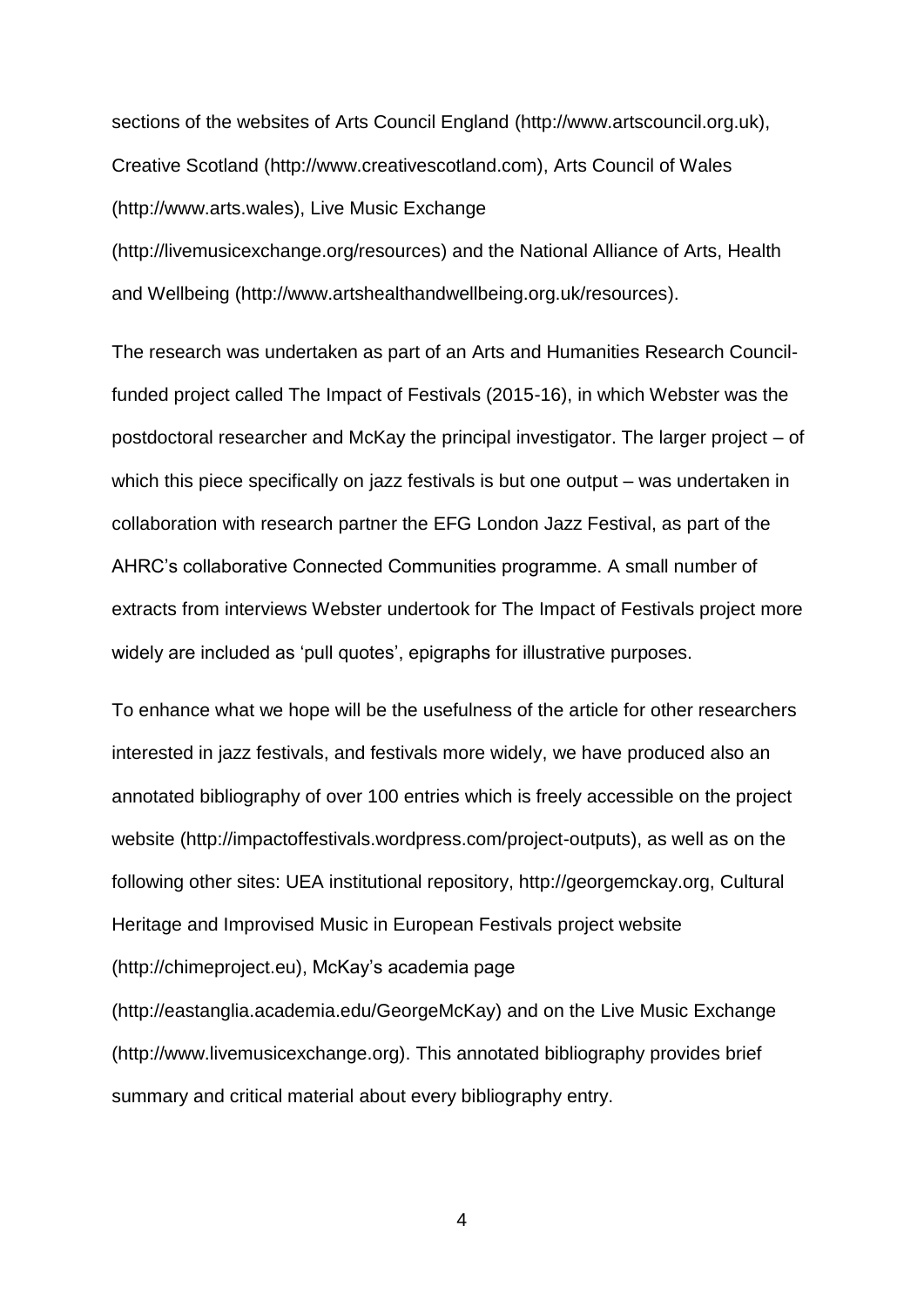Further it is worth noting that this report has a partner, also an output of The Impact of Festivals project, entitled *From Glyndebourne to Glastonbury: The Impact of British Music Festivals* (Webster and McKay 2016), which is both more wide-ranging (*all* kinds of music festivals, including some jazz) and narrower in scope (British festivals *only*). *From Glyndebourne to Glastonbury* has its own freely accessible and searchable annotated bibliography, via the project website and other online portals above.

Literature on the impact of jazz festivals tends to come from two broad camps. First is the more quantitatively-based research on economic impact and audience motivation from tourism studies and event management, in which the work of Donald Getz has been of particular importance for festival studies.<sup>1</sup> A number of economic impact reports can also be found within the grey literature, more recently broadened to encompass social and cultural impacts as well. Second is the more qualitativelybased research from anthropology, sociology and cultural studies, often taking starting points from Raymond Williams' ideas about culture and society (1958), Mikhail Bakhtin's concept of the carnivalesque (1968), Victor Turner's notion of communitas (1982), and current theorizations around the process of 'festivalization' (Bennett, Taylor and Woodward 2014). Urban studies is also a source of literature; accounts tend either to be celebratory, focusing on the economic and place-making benefits of festivals, or more critical, in which festivals are instruments of hegemonic power which shift focus from everyday social problems (Gotham 2005). Overall the

<sup>1</sup> In a review of literature about festivals in general, Getz finds three discourses at play: sociologically/anthropologically based discourses on the roles, meanings and impacts of festivals in society and culture; festival tourism; and festival management (2010).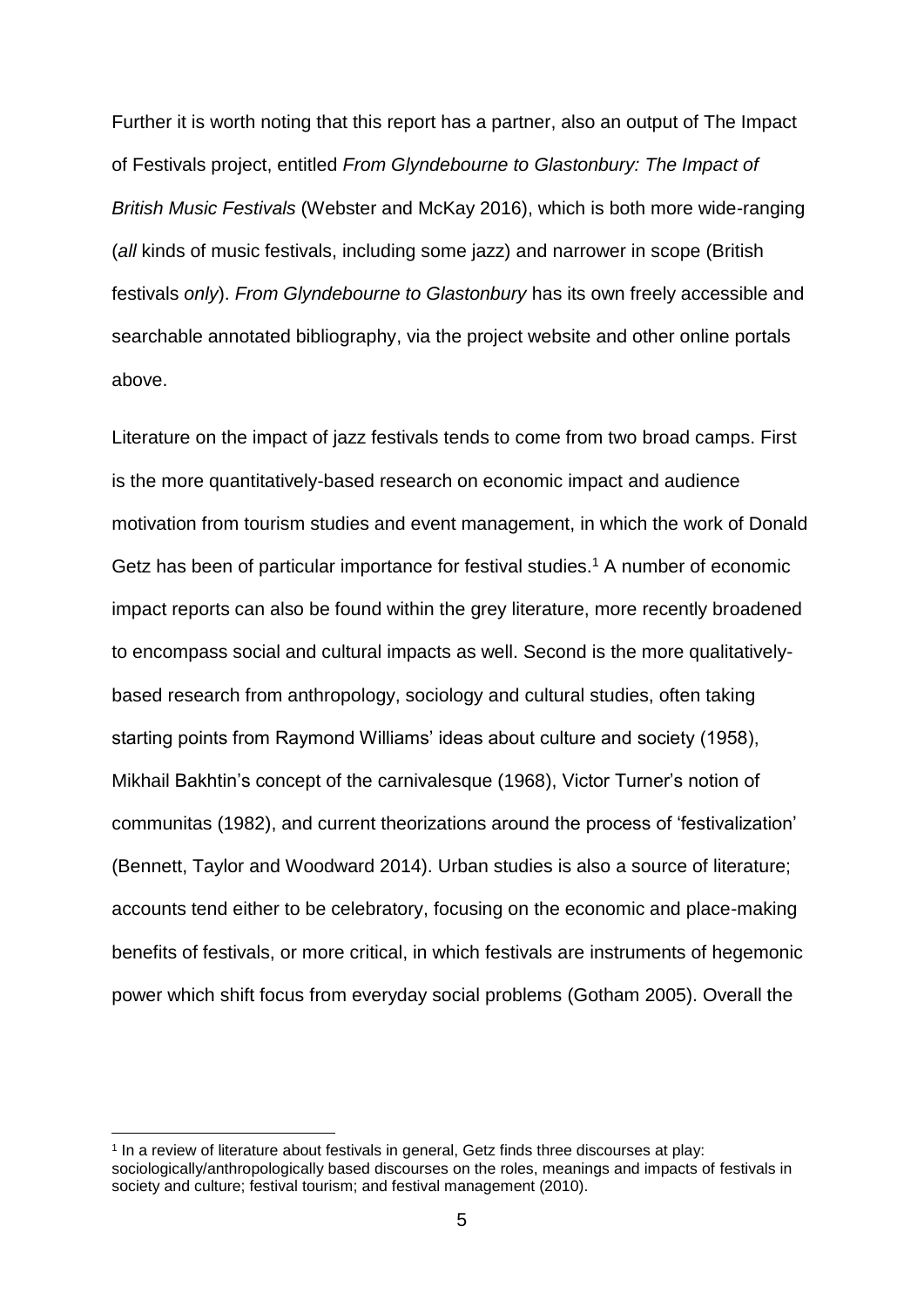number and range of disciplines present in this report indicate and confirm that the space of the festival is one of remarkable interdisciplinary interest.

One of our broader findings is that there is more work on the impact of festivals within the folk and pop literature (rock, jazz, 'world', etc.) than from the classical/opera literature, the latter of which have 'traditionally been concerned with works and composers rather than the performance and concert context' (Doctor *et al* 2007: 6). Another finding is the high proportion of tourism studies literature for jazz festivals (for example, Saleh and Ryan 1993; Formica and Uysal 1996; Saayman and Rossouw 2010; Bracalente et al 2011), indicating the use of jazz festivals as a means for attracting tourists and sponsorship, and for other social and cultural benefits (for example, Curtis 2010; Keogh 2014; Vestrum 2014). The Cape Town International Jazz Festival, for example has a threefold purpose: to provide a jazz experience for the tourists and visitors, to develop the community and to grow the local economy (Saayman and Rossouw 2010: 255).

The report considers impacts on local and regional economic and cultural competitiveness, and presents the impact of festivals on both the temporary and the permanent communities which live at the festival location. It also considers how impact can develop over the history of a festival and the processes through which arts and humanities research (including practice-based work) has impacted on festivals. However, the impact of festivals – inherently temporally and spatially limited events (Getz 2008: 404) – should not easily be overstated. As one commentator mused on the impact of Australia's Wangaratta Jazz Festival on jazz education in the city: 'I expect it is very much like a circus, it arrives and then leaves and no one takes up juggling' (cited in Curtis 2010: 109). It is also worth reiterating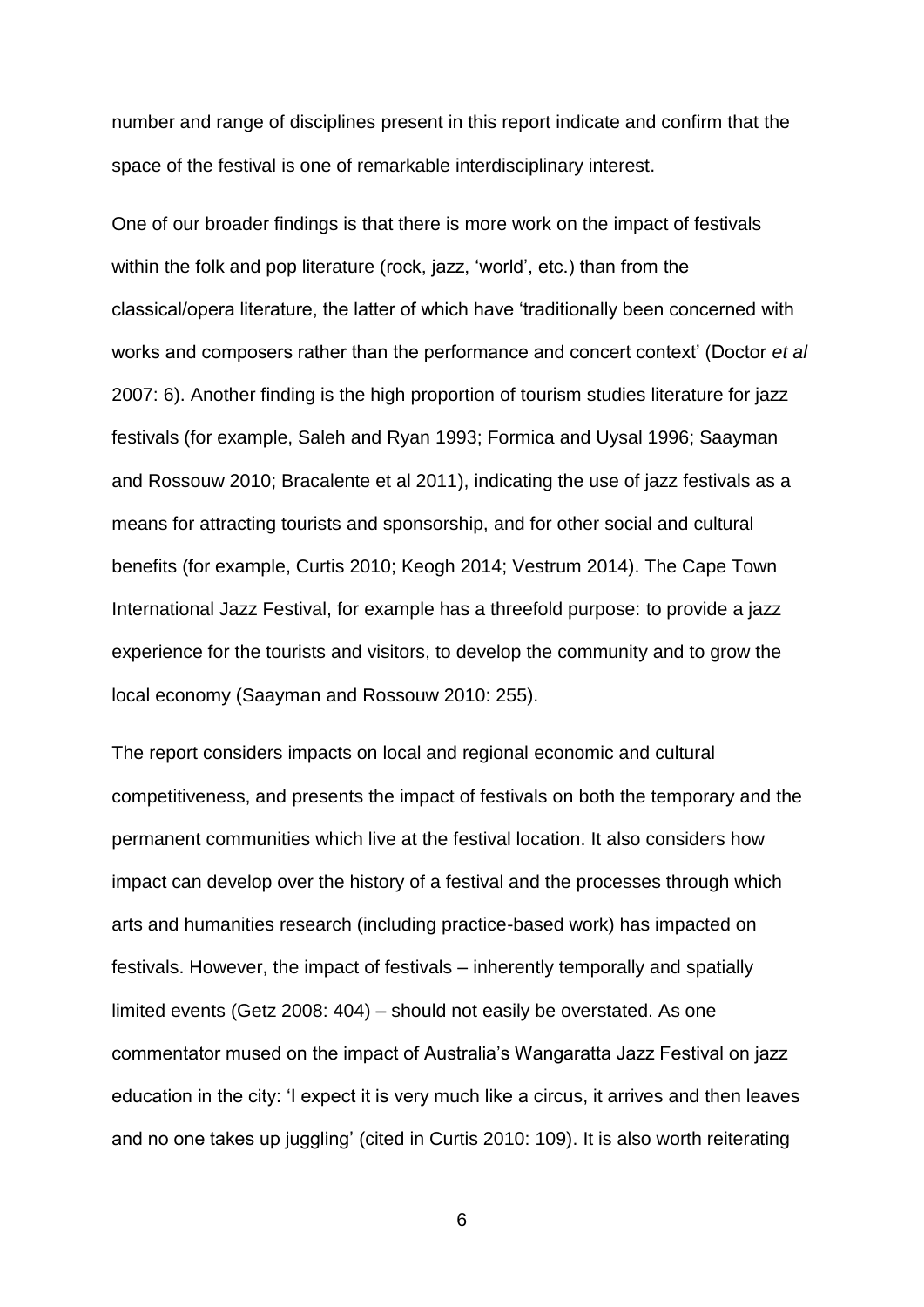the inherent problems in generalising from a relatively small number of internationally diverse case studies which include urban and rural festivals.

It is also important to acknowledge the external impacts *on* festivals, such as economy (cf Lyck, Long and Grige 2012), public policy (cf Ilczuk and Kulikowska 2007; Washburne 2010; Rhythm Changes 2013b), and even natural disasters (Regis and Walton 2008; Porter 2009). Taking such an 'ecological approach' (Webster 2011; Behr *et al* 2016) allows for a broader understanding of the internal and external constraints on festivals and hence restraints on the potential for impact.

### **A typology of impacts**

We now turn attention to our core work, which is to present in a structured overview our findings about the kinds of impact jazz festivals have had. We have categorized these into eight areas. We do pay particular attention to economic impact, as we recognize the pragmatic interest in such data, and are able to include in that section a table specifically of impact reports. But we place such material alongside other altogether less tangible values and impacts: jazz festival as transformative subjective experience, for instance.

#### *Economic impact*

The situation with the arts is that the festivals have money and sponsorship and promotion, so they can afford to bring international art. Individual venues [like small clubs] very seldom can do that (47-year-old female EFG London Jazz Festival-goer, 2015).

Jazz festivals increase visitor and local spend in a locale both via increased spend from locals and from increased visitor/tourist spend on accommodation, food, fuel,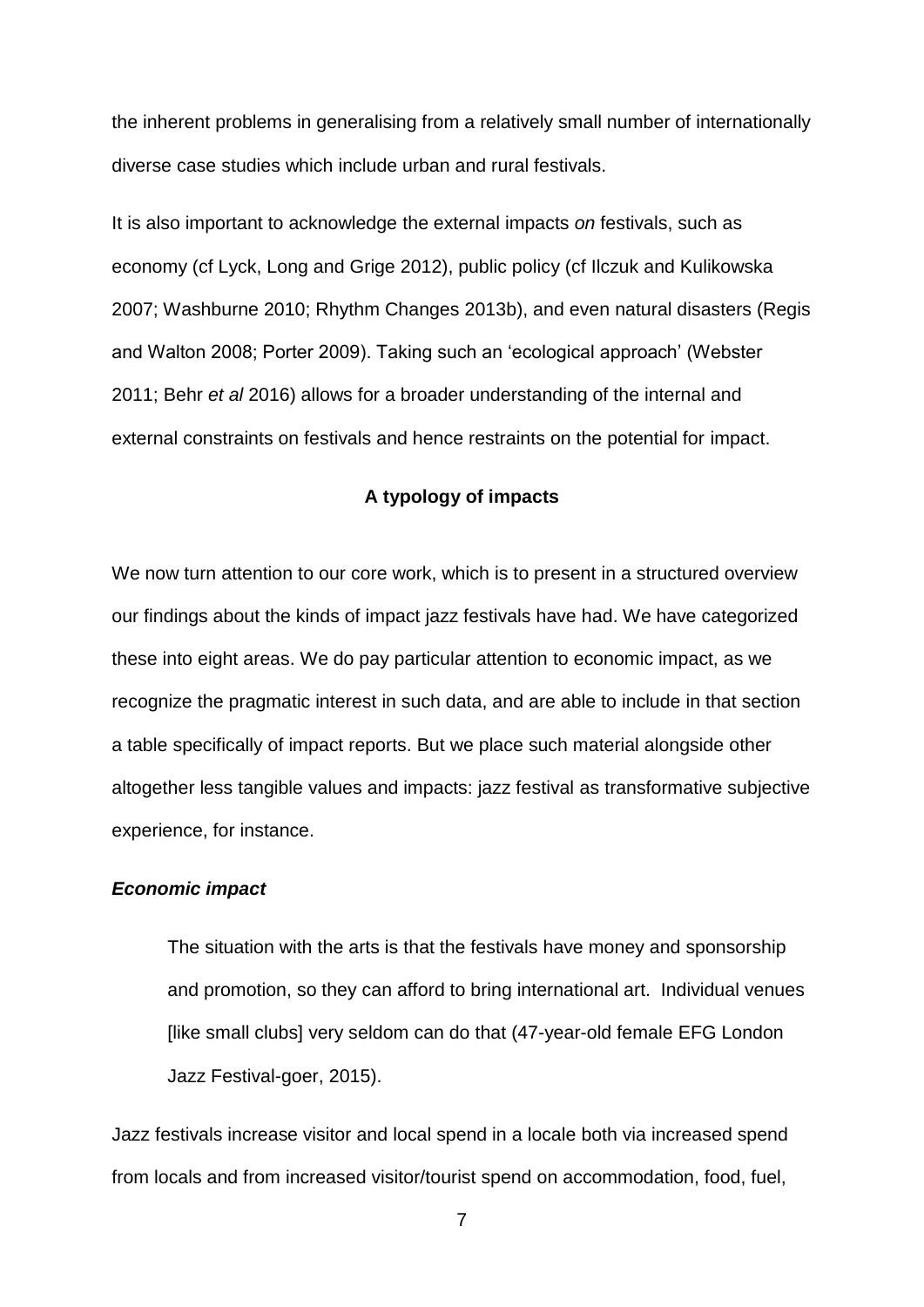shopping, souvenirs and local products and produce (Curtis 2010: 109). Indeed, work in the UK on the live music industries as a whole put the total direct and indirect spend generated by 'music tourism'<sup>2</sup> in the UK in 2014 at £3.1 billion, sustaining 38,238 full time jobs (UK Music 2015: 7). During 2006-2007, an estimated £41.8m was spent by arts festivals in the UK, including jazz festivals (sam and the University of Brighton 2008: 5), and, focusing on jazz, it has been estimated that the total economic impact of Europe Jazz Network members' direct spending in 2009 was €340 million (NB this aggregated total includes national jazz organizations and large and small festivals) (Goh 2012: 34).

The usefulness of empirical assessments of economic impact to policy makers and to local development is apparently 'without doubt' (Bracalente *et al* 2011: 1235) but aggregation of studies is problematic because the relative lack of case studies and the heterogeneous nature of the methodological approaches (for example, Jones and Munday 2004; Saayman and Rossouw 2010) means that it is difficult to both generalize and to compare across festivals (Bracalente *et al* 2011: 1235-6). In addition, economic impact reports tend towards the positive benefits of the festivals they assess but tend to avoid or ignore any 'typicality' of arts and culture festivals – they could be about any kind of event; artistic or not (Vrettos 2006: 6). Furthermore, the propensity to go out of date mean that economic impact assessments can only ever be regarded as one piece of the impact jigsaw.

The following list shows some of the results of economic impact assessments for jazz festivals but with the caveat that the different methodologies employed by each

 $2A$  domestic music tourist is defined as 'someone who booked a ticket to a live music event in advance, and who travelled outside their home region to attend the event (or outside their home nation in the case of Scotland, Wales and N. Ireland)' (UK Music 2011: 4)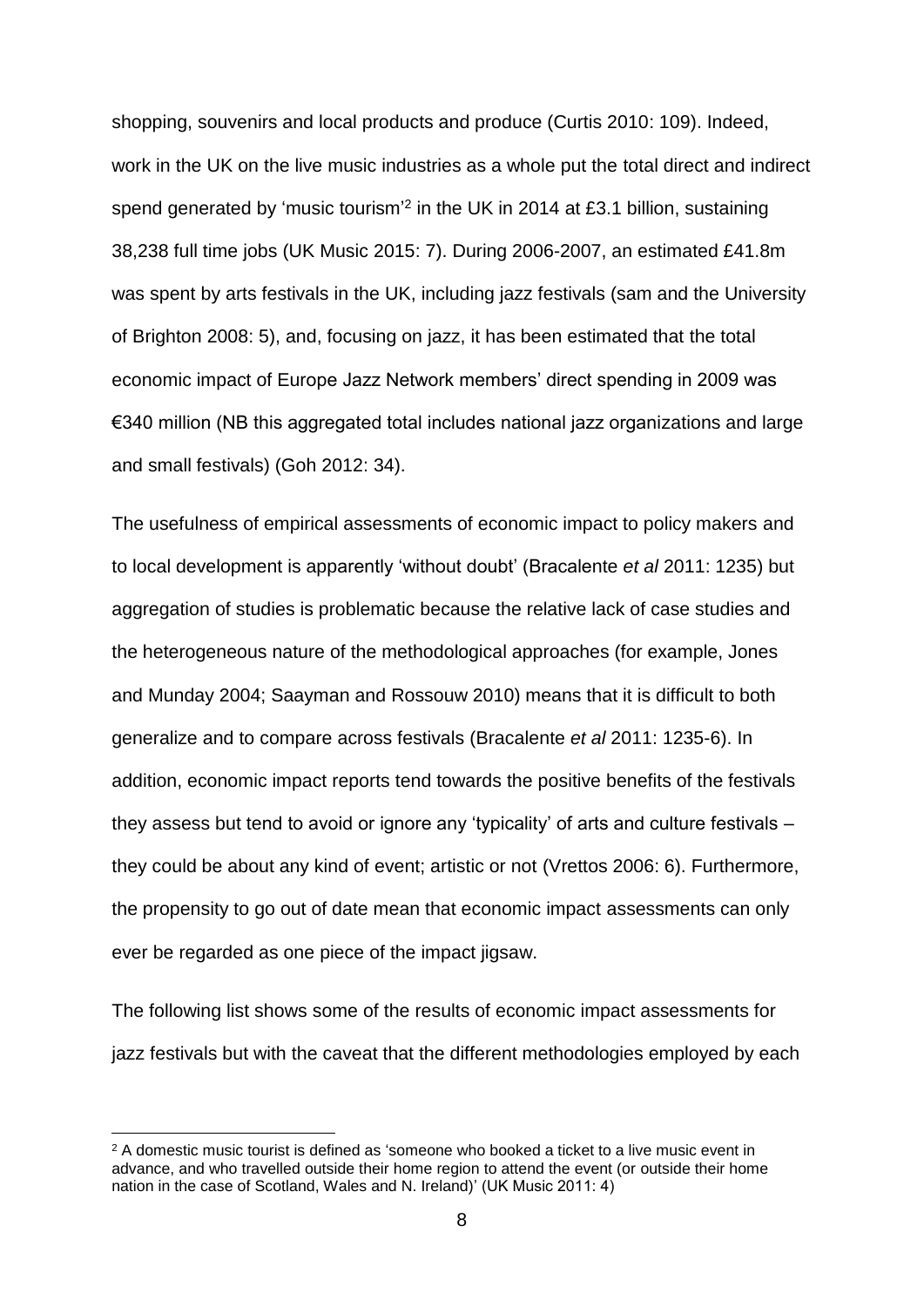study mean that direct comparison between festivals is inadvisable, even for the Edinburgh Festivals data.

| <b>Festival (date of</b> | <b>Economic impact</b>                                       |
|--------------------------|--------------------------------------------------------------|
| research)                |                                                              |
| <b>St Lucia Jazz</b>     | Budget: US\$1.0m and visitor expenditure: US\$6.92m          |
| (1998)                   | (Nurse 2002: 129).                                           |
| Air Jamaica Jazz         | 16,700 attendees (35% overseas visitors); foreign            |
| Festival (2000)          | exchange impact estimated at US\$550,000; budget was         |
|                          | US\$750,000. The festival was used as a tool by the          |
|                          | sponsor to increase number foreign visitors and was          |
|                          | cancelled after four years once it was realized that such as |
|                          | increase of tourists never transpired (Nurse 2002: 131-2).   |
| Brecon Jazz (2000)       | Disaggregated economic impacts: Output: £907,000; Input:     |
|                          | £217,000; Employment (FTE): 23 person-years (Jones and       |
|                          | Munday 2001: 10).                                            |
| <b>Cheltenham Jazz</b>   | 13,000 paid-for attendances; Music, Jazz, Literature and     |
| Festival (2002)          | Science festivals' total combined contribution to local      |
|                          | economy: c. £3m. Inward cash sponsorship: £600,000;          |
|                          | local authority expenditure: £300,000; other grants: c.      |
|                          | £120,000 (Brookes and Landry 2002: 2; 5). The Jazz           |
|                          | Festival generated more overnight stays than other           |
|                          | festivals (Ibid: 9).                                         |
| <b>North Sea Jazz</b>    | c. 70,000 visitors in three days; c. 20,000 overnight stays; |
| Festival (2002)          | over €9.6 million in revenues; c. 18,000 people attended     |

**Table 1: List of jazz festival economic impact assessments**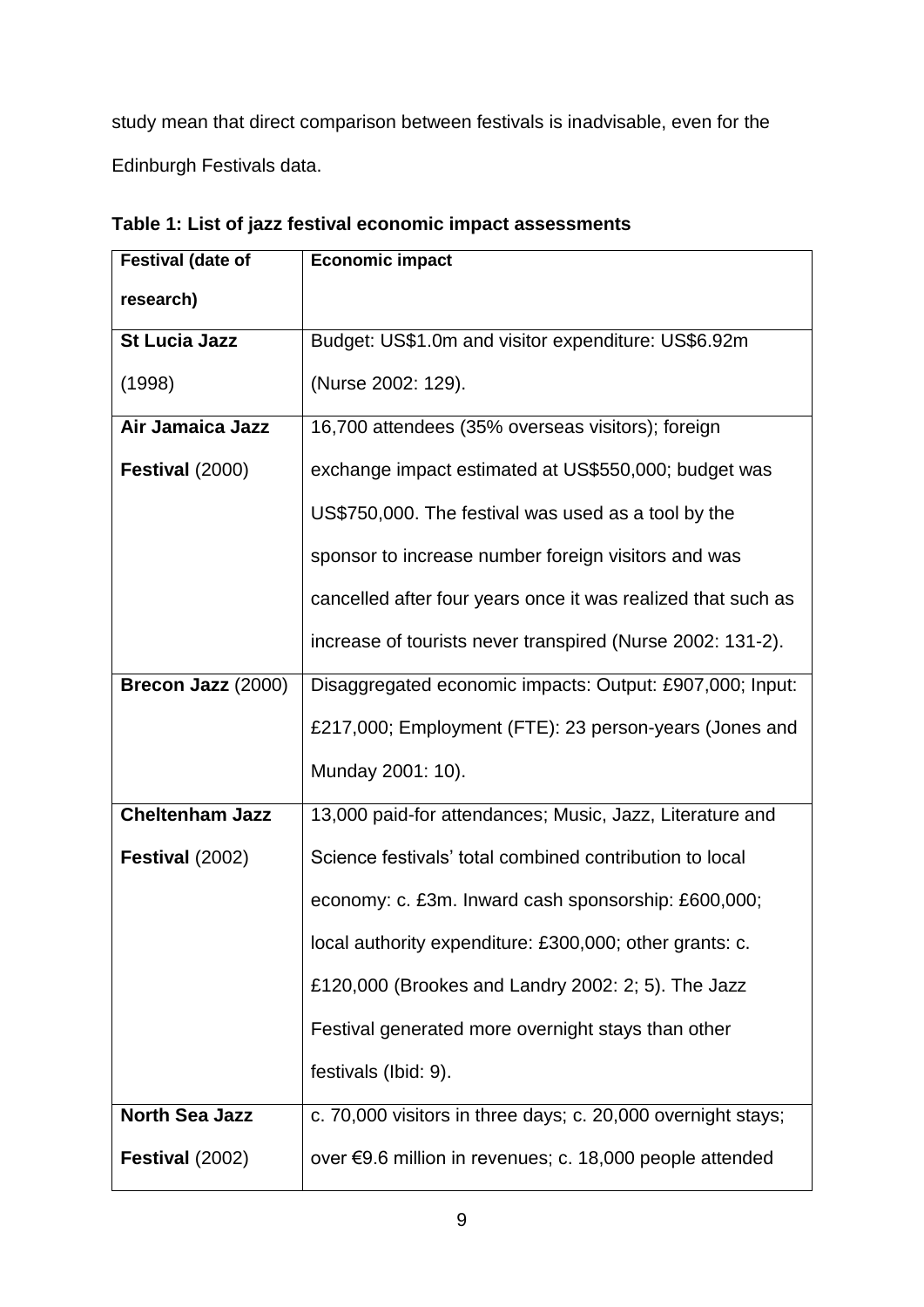|                                 | music events held prior to the festival; 15,000 people      |
|---------------------------------|-------------------------------------------------------------|
|                                 | visited free performances on outdoor stages and in cafés in |
|                                 | The Hague's city centre (Van Aalst and van Melik 2011:      |
|                                 | $202$ ).                                                    |
| Edinburgh                       | Estimated attendances of 75,000 (an increase from 49,581    |
| <b>International Jazz</b>       | in 2002); £36.97 daily expenditure per person (incl. day    |
| and Blues Festival <sup>3</sup> | trips); Economic impact in Edinburgh: total output: £2.9m;  |
| (2004)                          | total input: £0.7m; 53 FTEs, and 91 press and broadcast     |
|                                 | items. EIJBF had a much higher proportion of locals in its  |
|                                 | audiences than the other summer Edinburgh festivals         |
|                                 | (SQW Ltd and TNS Travel and Tourism 2005).                  |
| <b>Monterey Jazz</b>            | 25,000 unique visitors purchased 40,000 admissions          |
| Festival (2004)                 | tickets. Direct economic impact of \$20m for greater        |
|                                 | Monterey area. With multiplier effect (indirect or induced  |
|                                 | spending) broader impact estimated at \$30-40m (Monterey    |
|                                 | Jazz Festival 2005).                                        |
| Brecon Jazz (2006)              | Generated between £1.86m and £2.2m of direct                |
|                                 | expenditure in the town and the overall gross value was     |
|                                 | estimated to be between £2.9m and £3.37m in the Welsh       |
|                                 | economy; the festival created or safeguarded between 63     |
|                                 | and 73 FTE jobs (Lynn Jones Research 2006: 34).             |
| <b>Wangaratta Jazz</b>          | Ticket sales in 2006: AUS\$280,000; 30,000 attendees; 120   |
| Festival (2006)                 | performance events. 50% of festival attendees spent more    |

 3 It is worth noting that the AEA Consulting 'Thundering Hooves' report of 2006 also includes also data on international jazz festivals such as San Francisco and Montreal in comparison to Edinburgh's.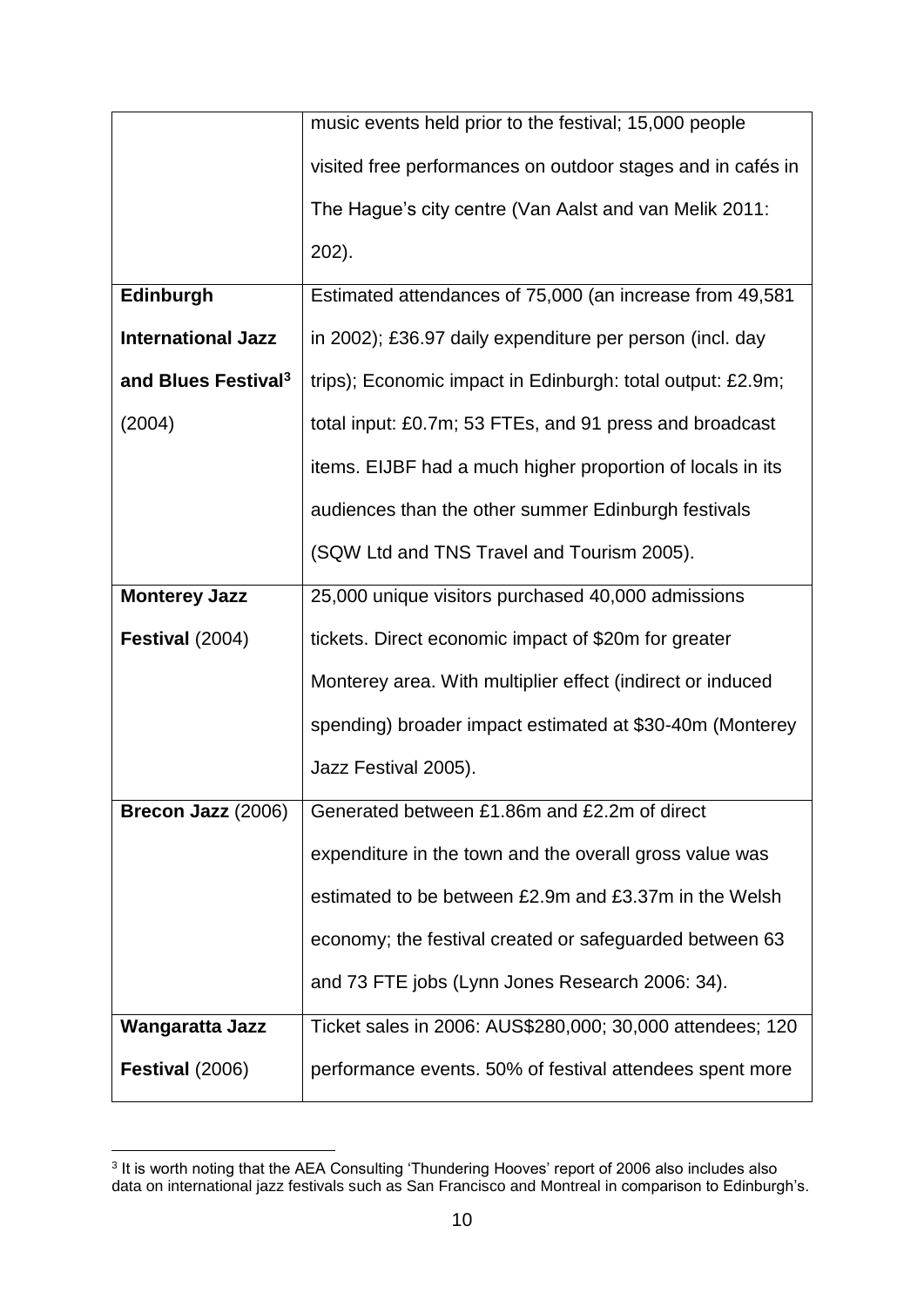|                                 | than \$500 at the festival (excluding festival passes and      |
|---------------------------------|----------------------------------------------------------------|
|                                 | tickets (Curtis 2010: 107-9).                                  |
| Umbria Jazz (2007)              | Total GVA activated in 2007: over €1.8m (in both the region    |
|                                 | and the rest of the country); estimated impact of visitors'    |
|                                 | expenditure on regional GVA: nearly €1.4m. Every euro of       |
|                                 | public or institutional contribution produced about €2.65 of   |
|                                 | gross product, almost exclusively in the private sector of     |
|                                 | the local economy (mostly hotels and restaurants)              |
|                                 | (Bracalente et al 2011: 1249-1251).                            |
| <b>Cape Town</b>                | Visitor numbers: 32,000. Total economic impact of foreign      |
| <b>International Jazz</b>       | visitors was R20.1m (spending mostly on tourist activities);   |
| Festival <sup>4</sup> $(2009)$  | local visitors: R7.2m; visitors from the rest of South Africa: |
|                                 | R78.5m. Total annual impact: over R158m (Saayman and           |
|                                 | Rossouw 2010).                                                 |
| <b>Edinburgh Jazz</b>           | Estimated paid-for attendances of 37,300; £41.10 daily         |
| and Blues Festival <sup>5</sup> | expenditure per person in Edinburgh; overall net economic      |
| (2010)                          | impact in Edinburgh: output £1.29m, input £0.32m; 26           |
|                                 | FTEs; 132 articles. The Festival included a significant        |
|                                 | proportion of Scottish artists (Chouguley, Naylor and          |
|                                 | Rosemberg Montes 2011: 43).                                    |
| <b>Newport Jazz</b>             | Expenditure by jazz festival-goers in Rhode Island             |
| Festival (2012)                 | estimated at \$1,939,681. For 91% of respondents, the          |
|                                 | festival was their primary or sole reason for visiting         |

 $\overline{a}$ <sup>4</sup> cf Taylor and Slabbert's (2012) work on the Cape Town International Jazz Festival.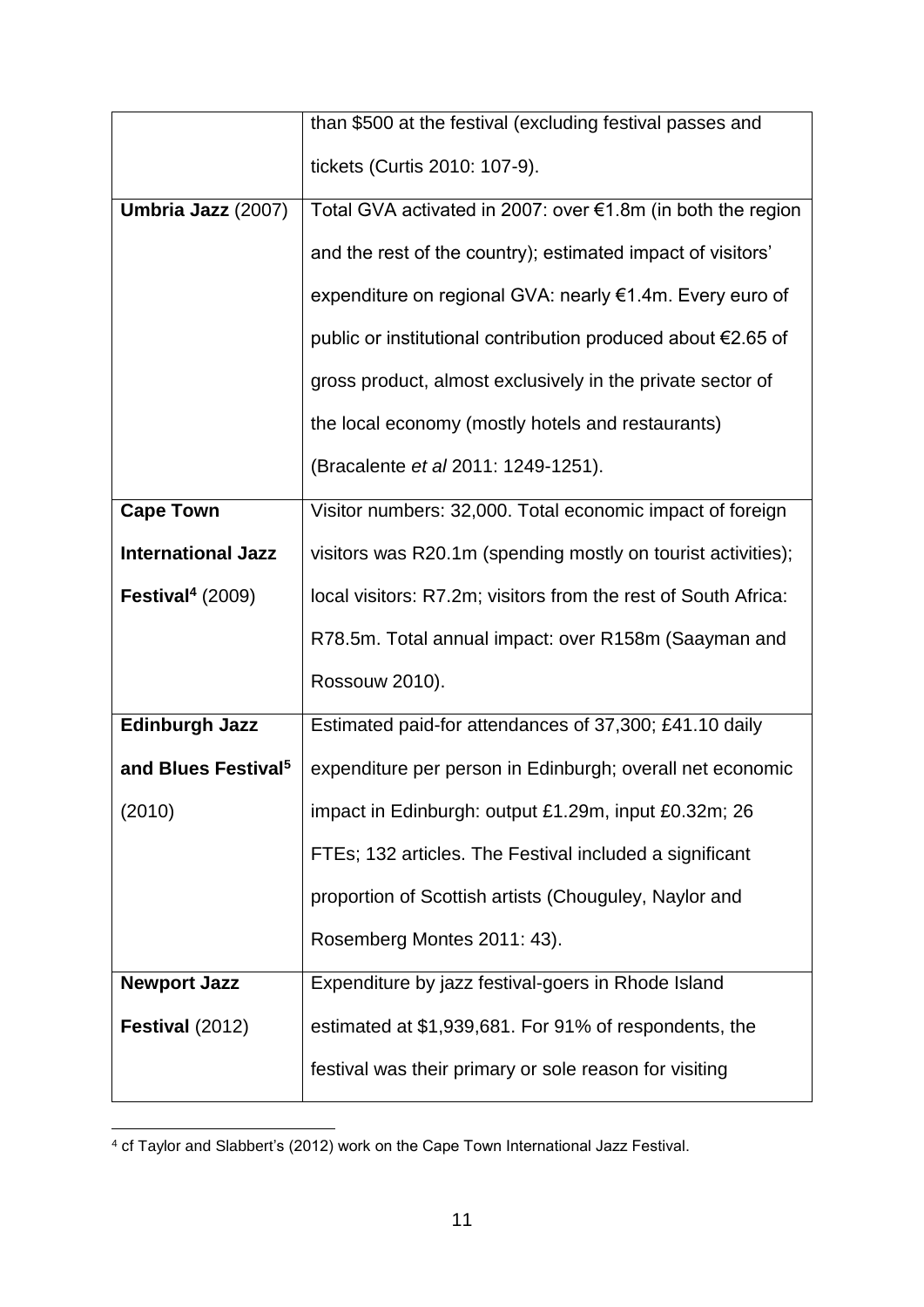|                        | Newport. Reported incomes were above the national                          |
|------------------------|----------------------------------------------------------------------------|
|                        | average and 47.4% of festival-goers have a graduate                        |
|                        | degree (Advantage Marketing Information 2012).                             |
| <b>Manchester Jazz</b> | Audience expenditure: £985,126; attendee expenditure:                      |
| Festival (2013)        | £13,175; direct economic impact: £1,000,428. Total                         |
|                        | funding: £145,595 (incl. local funding: £29,100; Arts Council              |
|                        | England: £90,146). Each £1 of public sector investment                     |
|                        | generated £6.87 of new income into Manchester. Local                       |
|                        | residents: 31.3%; local performers: 21.5% (Li and Chen                     |
|                        | $2013:3-4$ ).                                                              |
| Jazz à Vienne          | The Jazz à Vienne Festival brings together over 60 public                  |
| (2014)                 | and private partners. €17m total economic impact                           |
|                        | generated by the state-funded industrial & commercial                      |
|                        | establishment and audience expenditure. €15m economic                      |
|                        | impact for $1 \in \mathfrak{of}$ grant paid. 66% all-round economic impact |
|                        | benefitting the local area (Jazz à Vienne 2016: 51).                       |

While the table appears to show that jazz festivals have positive economic impacts overall, there is also an argument that jazz festivals are economically unsustainable without state funding, and have a negative economic impact by restricting funds which could be spent elsewhere (cf Hughes 2000: 170-1); research into this is currently scant, however. Conversely, a review of jazz in England in 1995 presented arts organisation Serious, producer of the EFG London Jazz Festival, as a model of what can be done 'with a small but significant level of public funding and a great deal of energy' (Arts Council of England 1995: 28).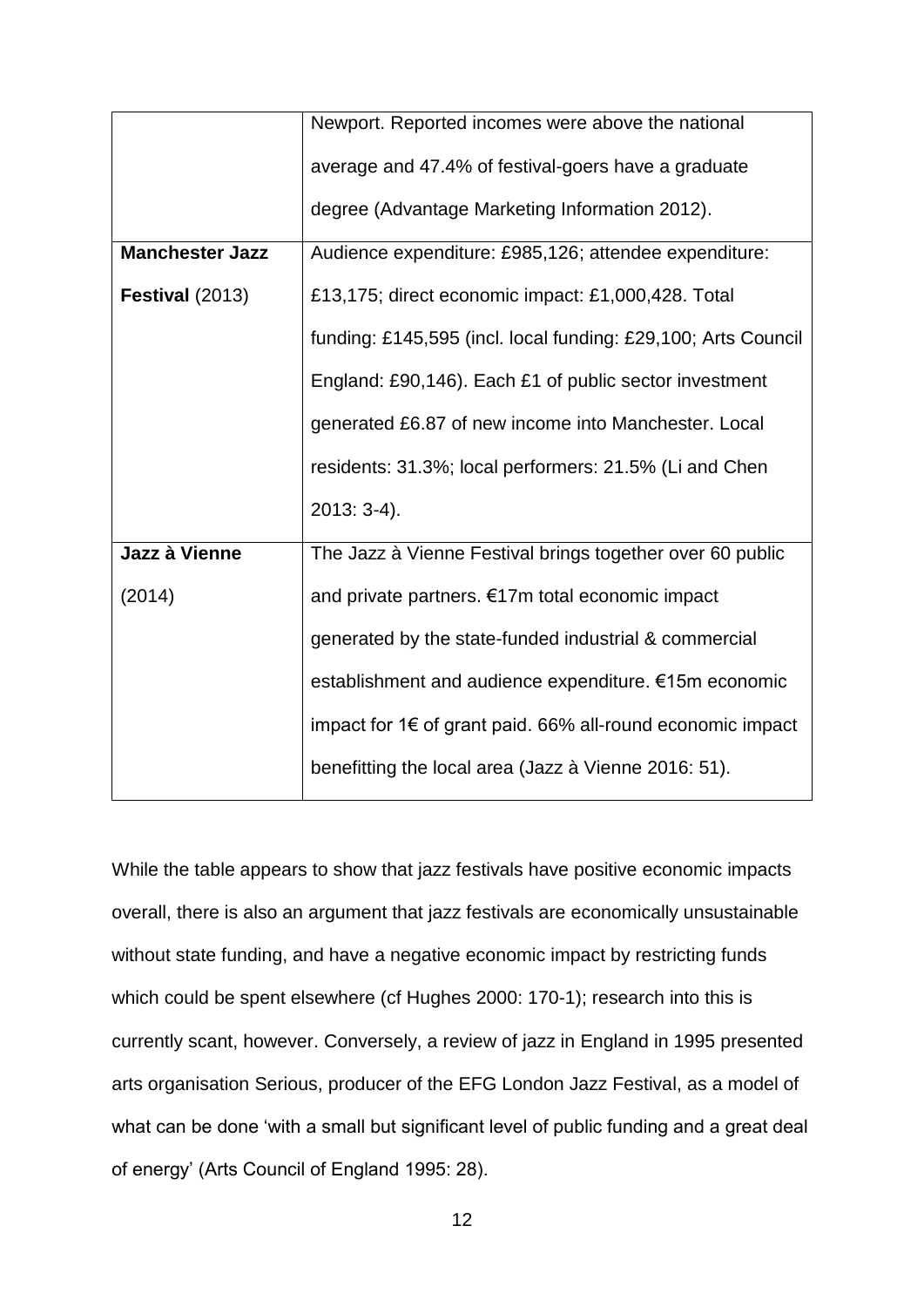#### *Socio-political impact*

On the whole it seems that only Jazz and Reggae music possess the ability to transcend racial and cultural barriers and to draw people together, regardless of circumstances (Pietersen 1999: 69).

The other thing I think which is really good and progressive is the number of young women coming into jazz.... Women have a much greater part to play in the moulding of jazz and the music generally, which is a tremendous development (71-year-old male EFG London Jazz Festival-goer, 2015).

Jazz festivals have been sites for social and political debate, sometimes action (McKay 2003, 2005, 2015). Jazz is a music of black origin and has played a significant role in the fight for civil rights; issues of race, therefore, are never far from the surface. At the Grahamstown Festival in the new South Africa of 1994, for example, it was only the jazz and reggae concerts that saw mixed black and white audiences (Pietersen 1999: 68-9). As UNESCO's international jazz day recognises or claims, the cross-cultural, democratic nature of jazz lends itself to a 'diplomatic role of uniting people in all corners of the globe' (International Jazz Day 2016). As an indication of the collaborative nature of jazz organizations, in Europe, jazz festivals are connected through the Europe Jazz Network, set up in 1987 to connect jazz promoters across Europe to share ideas about musicians and live promotion; members today use the network to drive European projects and develop collaborations in organising tours and concerts (Goh 2012).

However, other commentators question jazz's role as a marginal oppositional force as it continues to be a minority taste and hence somewhat circumscribes the 'utopian and far-reaching claims' made about jazz's ability to transform society (Stanbridge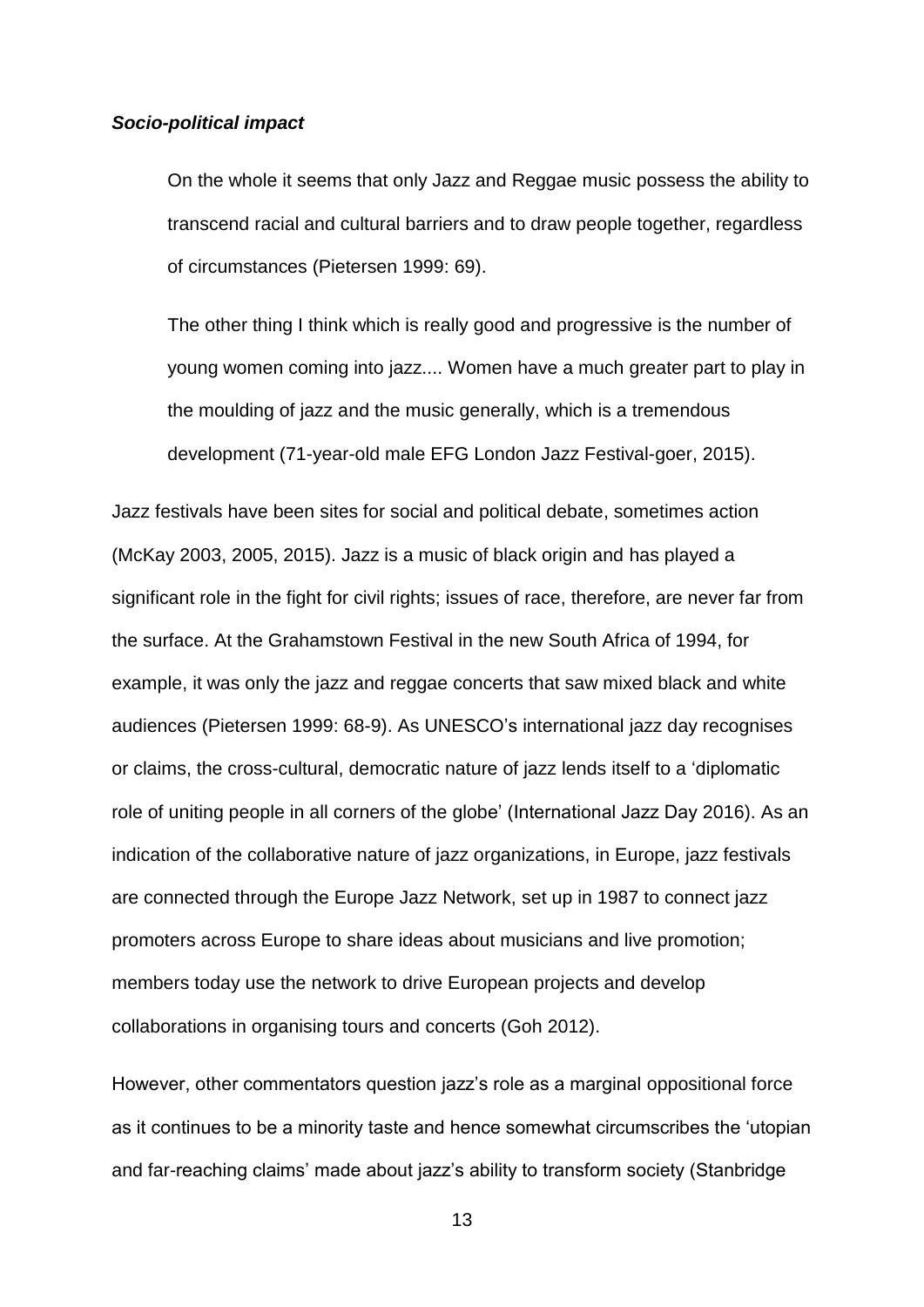2008: 10). Indeed, with its American origins, jazz has been accused of being an 'early soundtrack of the hegemon' whose global spread coincided with hegemonic authority throughout the twentieth-century (McKay 2005: 11). More contextually specific socio-political issues can be seen in places with a particular history of racial separatism, such as New Orleans (Gotham 2005; Regis and Walton 2008; Porter 2009) and Grahamstown, South Africa (Pietersen 1999). Commentators have suggested that the New Orleans Jazz and Heritage Festival, for example, has been a 'battlefield of contention' (Gotham 2005: 236) for cultural issues around race and gender for a number of years, exacerbated and accentuated by 2005's devastating Hurricane Katrina (Meadows 2014). The festival's tourist appeal can be seen as a vital income generator or as a threat to local culture (Gotham 2005), for instance; while for some, the festival exploits and further marginalises black culture and for others it celebrates and foregrounds it (Regis and Walton 2008). Separatist women's jazz festivals such as those in Sydney, Washington and Melbourne, ensure that women jazz composers and performers are promoted and celebrated and are important sites of artists' creative and career development (Denson 2014), but their existence points to a long-running gender imbalance within the sector. The frivolity of festivals, then, sometimes masks deeper socio-political issues around race, class and gender (for example, see Gotham 2005; Regev 2011; Wilks 2013).

#### *Temporal impact and intensification and transformation of experience*

I know [the festival's] always in November, so I know that's always when it's going to be, so you sort of plan your life around it a little bit (60-year-old female EFG London Jazz Festival-goer, 2015).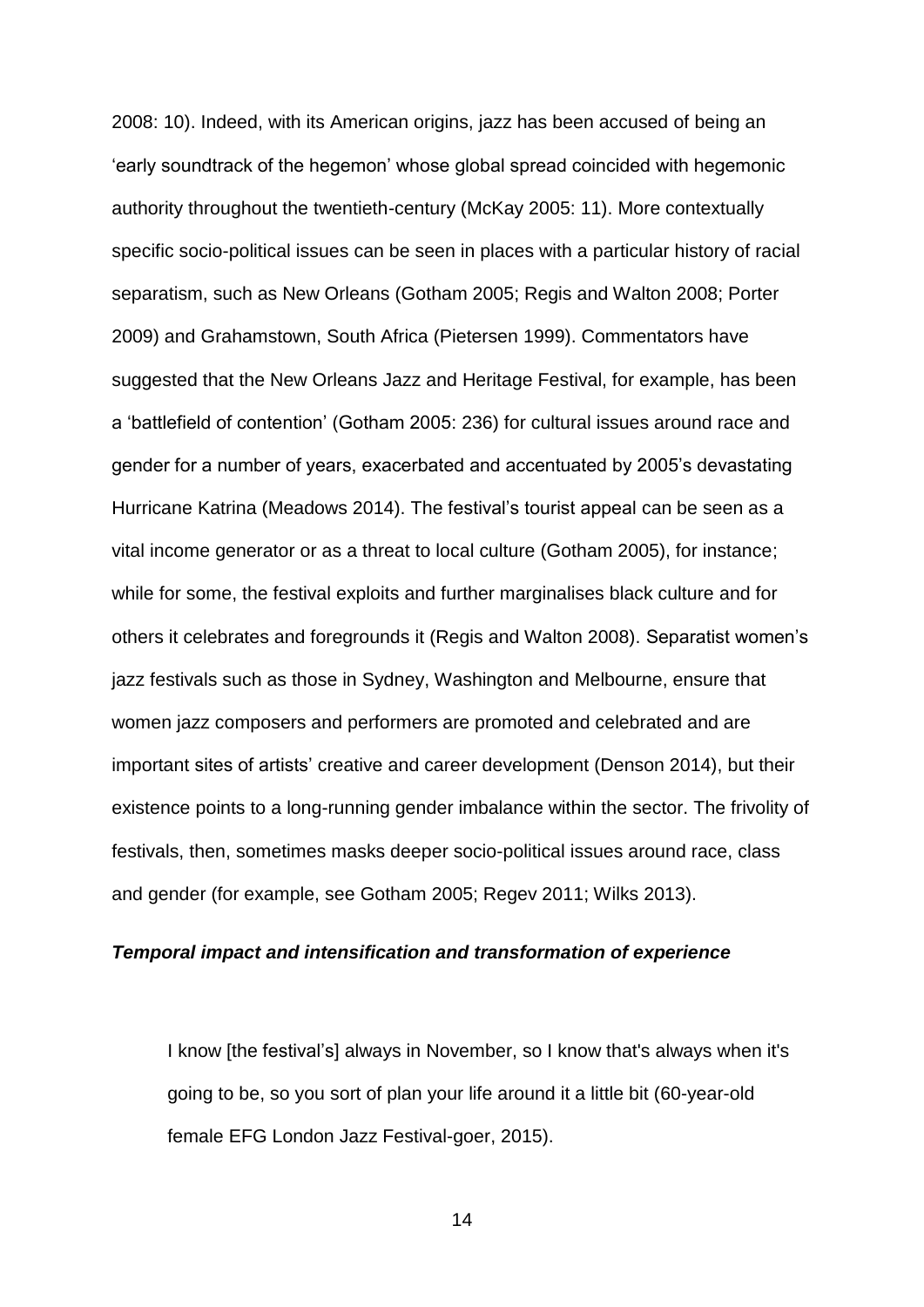So much melting with space and everything and just forgetting the environment for a moment, and it gives you really the opportunity just for a moment to break out. This is what I specifically enjoy about the festival and that's what makes it different to individual concerts, because individual concerts usually have this idea, like ... there's too much concentration on it (50-year-old male EFG London Jazz Festival-goer, 2015).

Jazz festivals, as with many festivals, are often cyclical and annual/biennial (Van Aalst and van Melik 2011: 196), and occur at particular periods within the annual calendar; they can therefore become a pivot around which the rest of the year is planned (Packer and Ballantyne 2010). Furthermore, jazz festivals allow for intense production and consumption of music over a relatively short period of time in a particular geographical place. However, while there is some research about the jazz performer-audience relationship (Deschênes 2000; Burland and Pitts 2010; Brand *et al* 2012; Pitts and Burland 2013), and on the demographics of jazz festival audiences (Oakes 2003, 2010), there is little extant work on the impact of jazz festivals on musicians and festival staff (permanent, casual and voluntary) (cf Goh 2004).

Also, jazz festivals have been sites for transformative – even spiritual – experiences for their participants (Regis and Walton 2008; Walton 2012). Motivation to attend festivals in general is either to escape everyday life and/or to seek new experiences (Crompton and McKay 1997) while at the more extreme end of the scale, jazz festivals have caused people to change career or lifestyle, to move to be closer to a festival site, or to behave differently towards others (Walton 2012).

Jazz festivals have the ability to transform a town or city once a year as the interactions of the jazz festival – the musicians, the people – allow 'musicking' (Small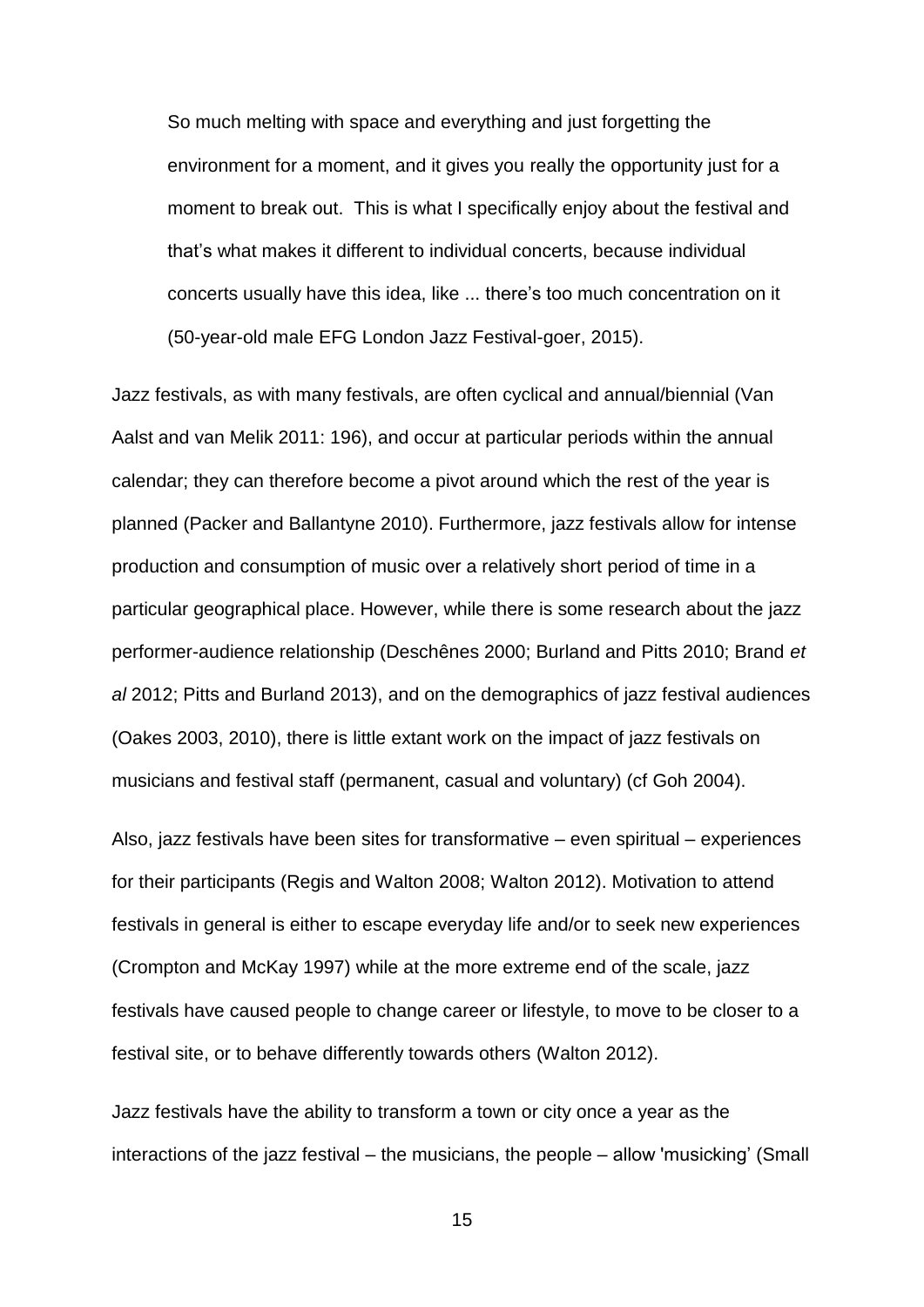1998) as a ritual that reflects the ideas of 'ought-to-be-relationships in the world' for its participants (Dvinge 2015: 195) and become a time in which 'joy takes root annually' (Ibid.: 185). Festivals will often have a visually transformative impact on the immediate locale in which it takes place through the use of mobile spaces such as outdoor stages (Oakes and Warnaby 2011), or devices such as banners or bunting to tie the festival together (Eales 2013). In addition, festivals can create new meaning for participants in a familiar place by using venues not usually used for music/arts or they may even develop new spaces for jazz and other music (BOP Consulting 2013: 49; Eales 2013).

Jazz festivals are sites for renewing old acquaintances and making new ones, and for being with like-minded listeners (Pitts and Burland 2013) – one London interviewee said that the festival was 'like an extended family' of musicians and fans. Indeed, many of the studies of motivation in the event management and tourism studies literature found that major motivations for festival attendance in general were socialization and family togetherness (regarding jazz festivals in particular, see Saleh and Ryan 1993; Formica and Uysal 1996; Thrane 2002; Taylor and Slabbert 2012; Pitts and Burland 2013; Wiliams and Saayman 2013; Kemp and White 2013; and Calder, Isaac and Malthouse 2013.). <sup>6</sup> However, the potential for socialization depends on the venue and the place: larger festivals, for instance, often lack opportunities for socialization because of their size and spread. Festival attendance develops participants' social capital by providing the community with opportunities for social cohesiveness, accessing and developing community resources, and by providing a focus for celebration (Arcodia and Whitford 2006). Festival producers in

<sup>6</sup> See Abreu-Novais and Arcodia (2013) for a useful review of motivations in relation to music festivals more broadly.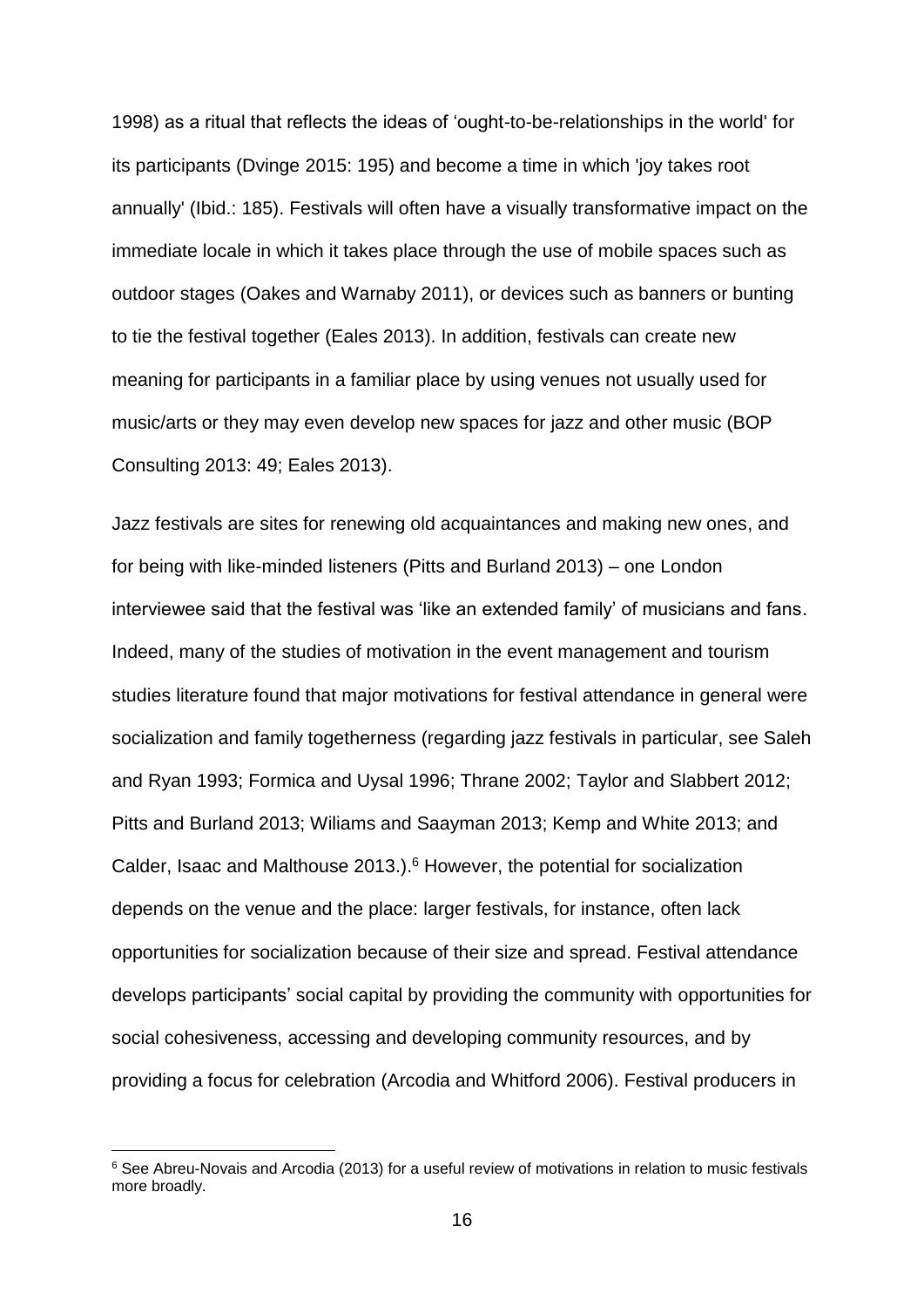particular need to draw on their social capital and networks in order to overcome challenges such as problems with artists or venues (Webster 2011).

#### *Creative impact – music and musicians*

That [festival] gig for us was really great ... Lots of people there were industry, lots of people were reviewers ... And we're in talks with a couple of people who were there about festivals in the future ... so it's possible other gigs may come out of it as well (Bex Burch, band leader, Vula Viel, 2016).

Jazz festival producers are cultural importers and cultural intermediaries (Keogh 2014). Headliners for major international festivals are often high status American artists; indeed, jazz festivals often book international artists and include the word 'international' in the event title in an effort to increase the status and ticket sales of the festival. Jazz festivals are also springboards for artist development and many larger festivals have talent development and training programmes for up-andcoming-artists.<sup>7</sup> Jazz musicians use festivals as a means of developing their networks and for developing musical ideas and practices. However, while some research exists on the development of jazz musicians (see Umney and Kretsos 2014), there is little yet about the specific impacts of festivals on their career development, or even on the important roles of festivals in commissioning new work (cf sam and the University of Brighton 2008). Jazz festivals have also been sites for the celebration of jazz history (for example, see Regis and Walton 2008) and the construction of jazz heritage (Dancer 2009).

<sup>7</sup> For example, Serious Music's Take Five programme or the Montreux Jazz Academy.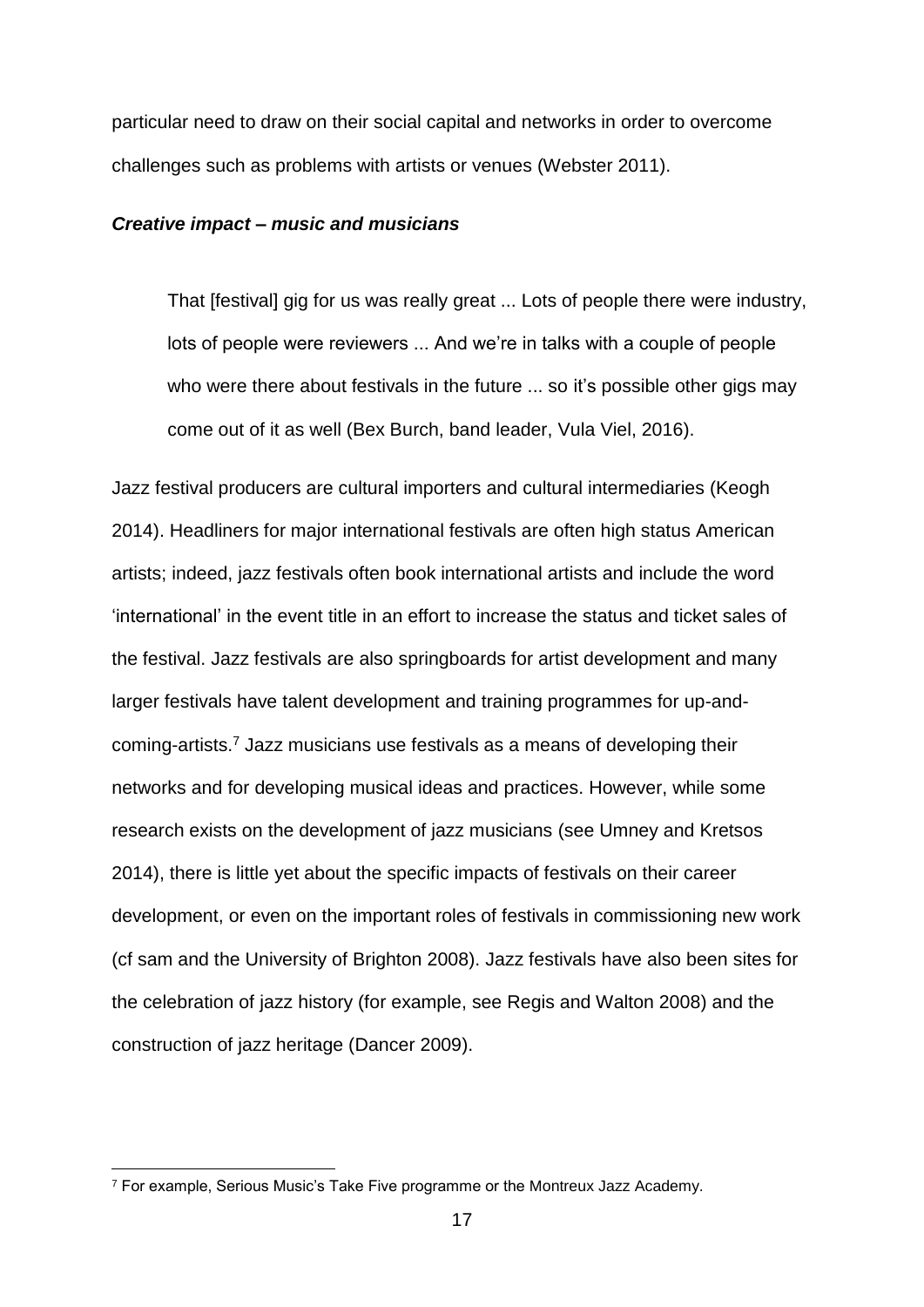Jazz festivals are also sites for genre development and opportunities for combining previously disparate artforms. So-called 'cultural dating' (Gladstone 2015) involves combining two or more artists who have not previously worked together – it is often undertaken for artistic objectives or for audience development purposes and may be instigated by the artists themselves or at the suggestion of the festival director. In this way, whilst jazz festivals sometimes have limited transformative effects on their immediate environment, they can impact on the development of the art form. However, there is little research as yet about the creative role of the jazz festival producer and, more broadly, the creative impact of jazz festivals.

### *Discovery and audience development*

What I love about festivals generally is curated events – you get the sense of things being chosen rather than just, like, not so much a no-man's-land, but there's everything out there and you really have to kind of, know ... I just kind of read a short blurb and you're like, 'Yeah, that sounds interesting; I'll go' (28 year-old male EFG London Jazz Festival-goer, 2015).

Jazz festivals are sites for learning and personal development, for musicians, audiences, and crew (including volunteers). Assessment of volunteer numbers is one measurement of social impact (for example, see BOP Consulting 2013), as festivals provide volunteers with learning and development opportunities that can help with employment prospects (Jones and Munday 2001: 11) as well as opportunities for social interaction, social togetherness and development of social capital (Arcodia and Whitford 2006; Vestrum 2014; Ring 2014). In addition, festivals have been identified as 'key tools' for developing new audiences for jazz (Jazz Development Trust and Morris Hargreaves McIntyre 2001: 67). Jazz festival producers walk a fine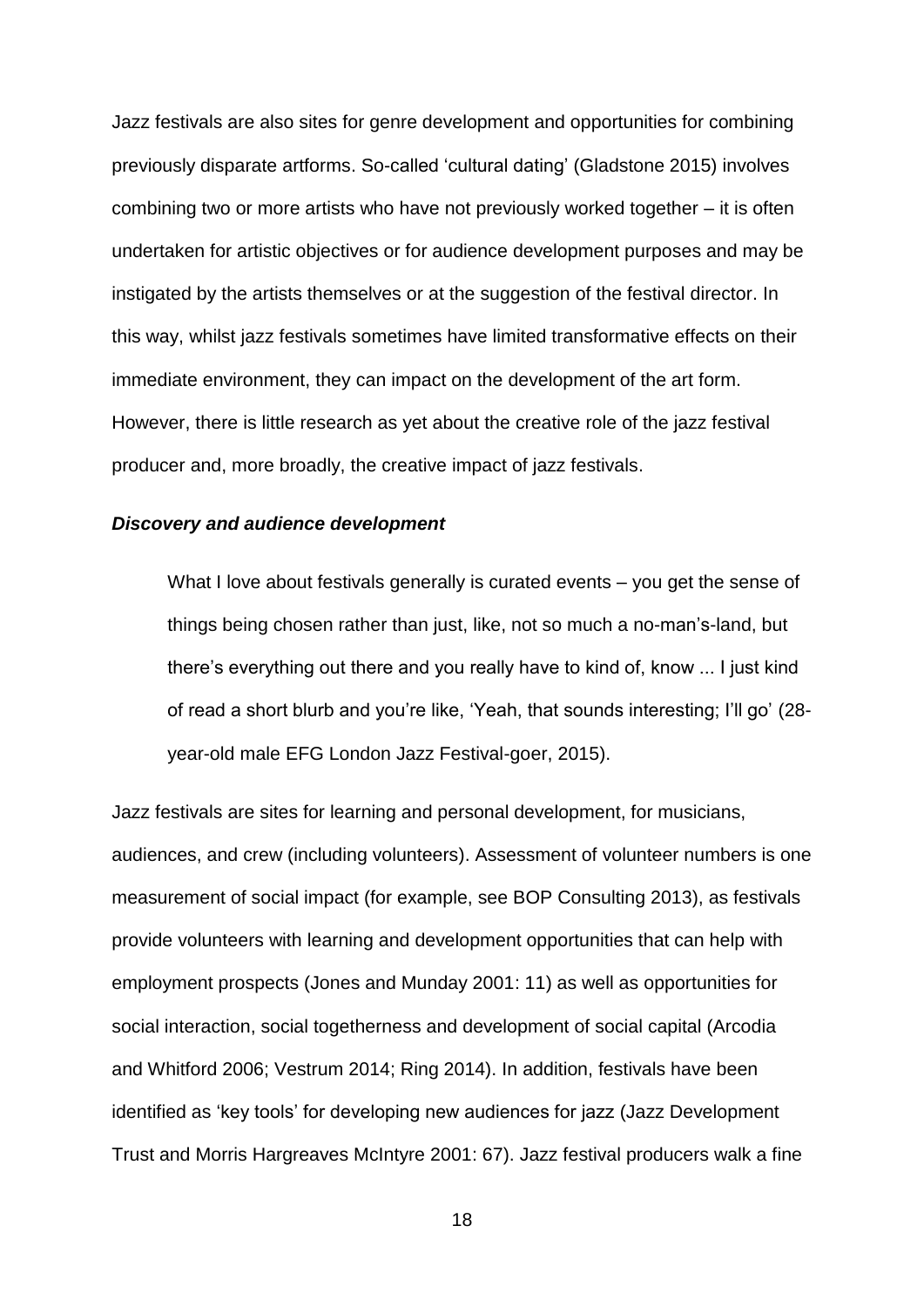line between innovation and continuity, however, in their efforts to both maintain existing audiences and develop new ones (Vigneault, Chassé and Lapierre 2006; Medbøe 2013: 8).

# *Place-making*

1

The relationship between the festival and the city is really intimate. It can never be separate. It's the Kongsburg Jazz Festival, not the Wherever Jazz Festival (Martin Revheim, then director of Kongsburg Jazz Festival, Norway, cited in Vigneault, Chassé and Lapierre 2006).

Jazz festivals have become 'ubiquitous' within tourism and place marketing campaigns (Gibson and Connell 2005: 223). Jazz festivals often contribute to a positive image of a locale, both internally to its residents and externally to visitors, and hence attract people to live in the place and tourists to visit (van Limburg 1998; Lemmetyinen, Go, and Luonila 2013). The festival, including the jazz event, helps to foster a sense of belonging among its participants and provide employment and a proud sense of place for its locals (Curtis 2010) – it isn't just the 'Wherever Festival' (although here the argument of MacLeod 2006 on 'placelessness', however, might resonate with the global, 'ubiquitous' form of jazz).

The significance of festivals to the identity of Edinburgh can be seen in the two *Thundering Hooves* reports,<sup>8</sup> curiously insecure yet self-assured documents which make recommendations as to how best the Scottish city of Edinburgh should support its festivals (including the Jazz and Blues Festival) to maintain its edge as the 'world's premier festival city' whilst at the same time recognising that other cities may

<sup>&</sup>lt;sup>8</sup> 'Thundering hooves' refers to the prediction of the imagined sound of horses – other festival cities – galloping past Edinburgh if the city's agencies and institutions were complacent in supporting and developing the city's festivals.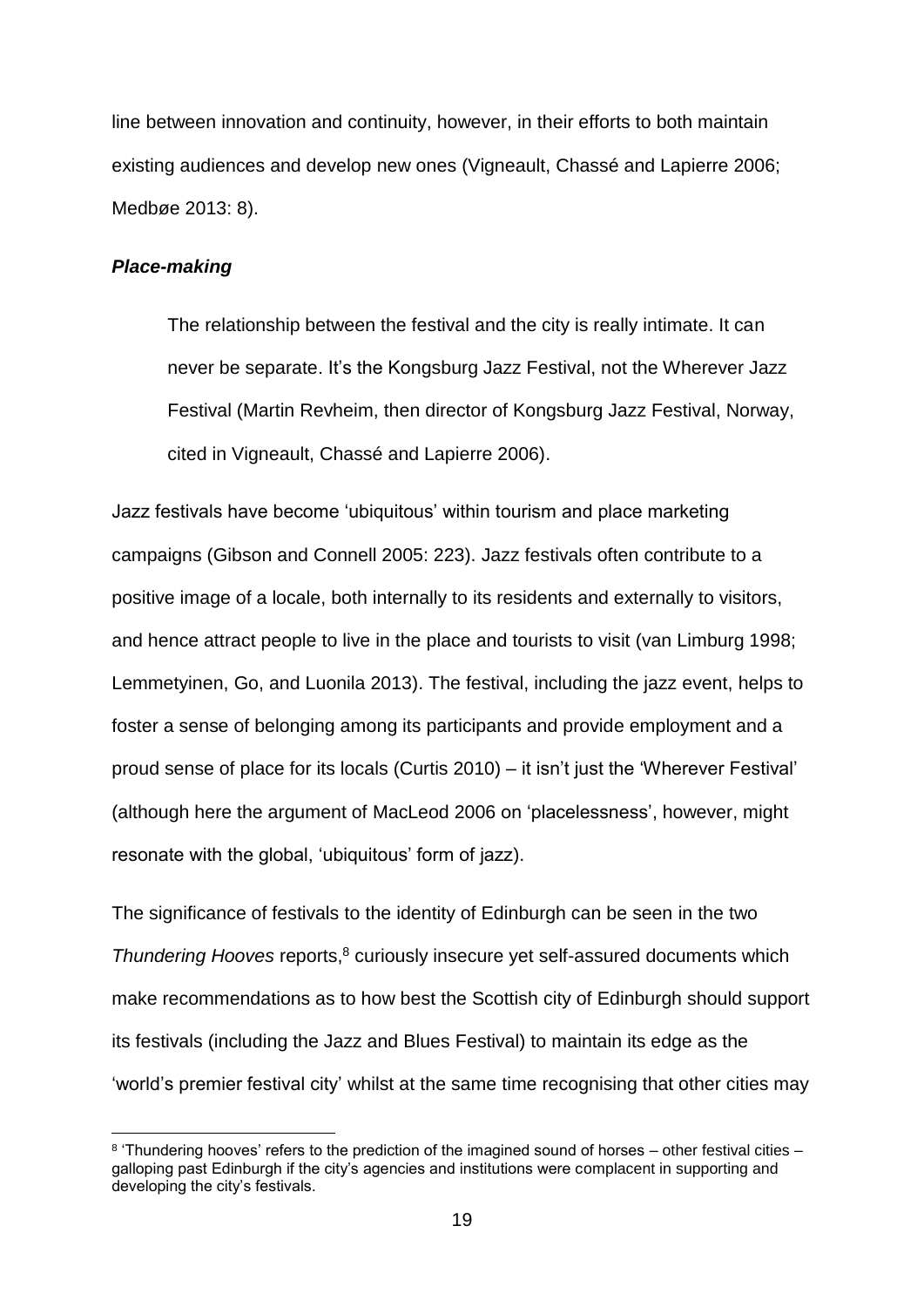also have valid claim for the same title (AEA Consulting 2006: 11; BOP Consulting 2015). However, an influx of visitors is not unproblematic and can reveal deepseated tensions: local authorities may use the 'imagined tourist' gaze as 'judgmental Other' to sanitize parts of a town or city deemed unsightly before a festival event (Atkinson and Laurier 1998: 205; cf Porter 2009).

Jazz festivals play a part in the (economic and physical) regeneration of a city or region (Eales 2013) or enable it to expand its political, economic, environmental and social influence (Lemmetyinen, Go, and Luonila 2013). Small countries such as Israel put on international festivals like the Red Sea Jazz Festival 'in order to claim recognition for the equal status of local culture in the global frontiers of cultural and artistic innovation' by interweaving their own culture with those of other countries (Regev 2011; also see AEA Consulting 2006), or even using the perceived authentic 'place-image' of the 'cradle of jazz' – New Orleans – to re-imagine their own cities (Darroch 2003). Jazz festivals are often sites for showcasing local talent and for creating a platform for exporting musicians abroad (Washburne 2010; Payne and Jeanes 2010), particularly at so-called 'field configuring events' (Leenders, Go and Bhansing 2015: 758) – those which draw together key industry figures – like the London and North Sea jazz festivals.

### *The mediation of jazz festivals*

The impact of festivals is not only felt within the temporal and geographical location of their host city or town: festivals continue to live on via new social connections, recordings and ensembles which are born out of them (Curtis 2010: 114). The mediation of festival via 'traditional' and new media is another pathway to impact (Wall and Dubber 2010), and the use of digital and social media for festival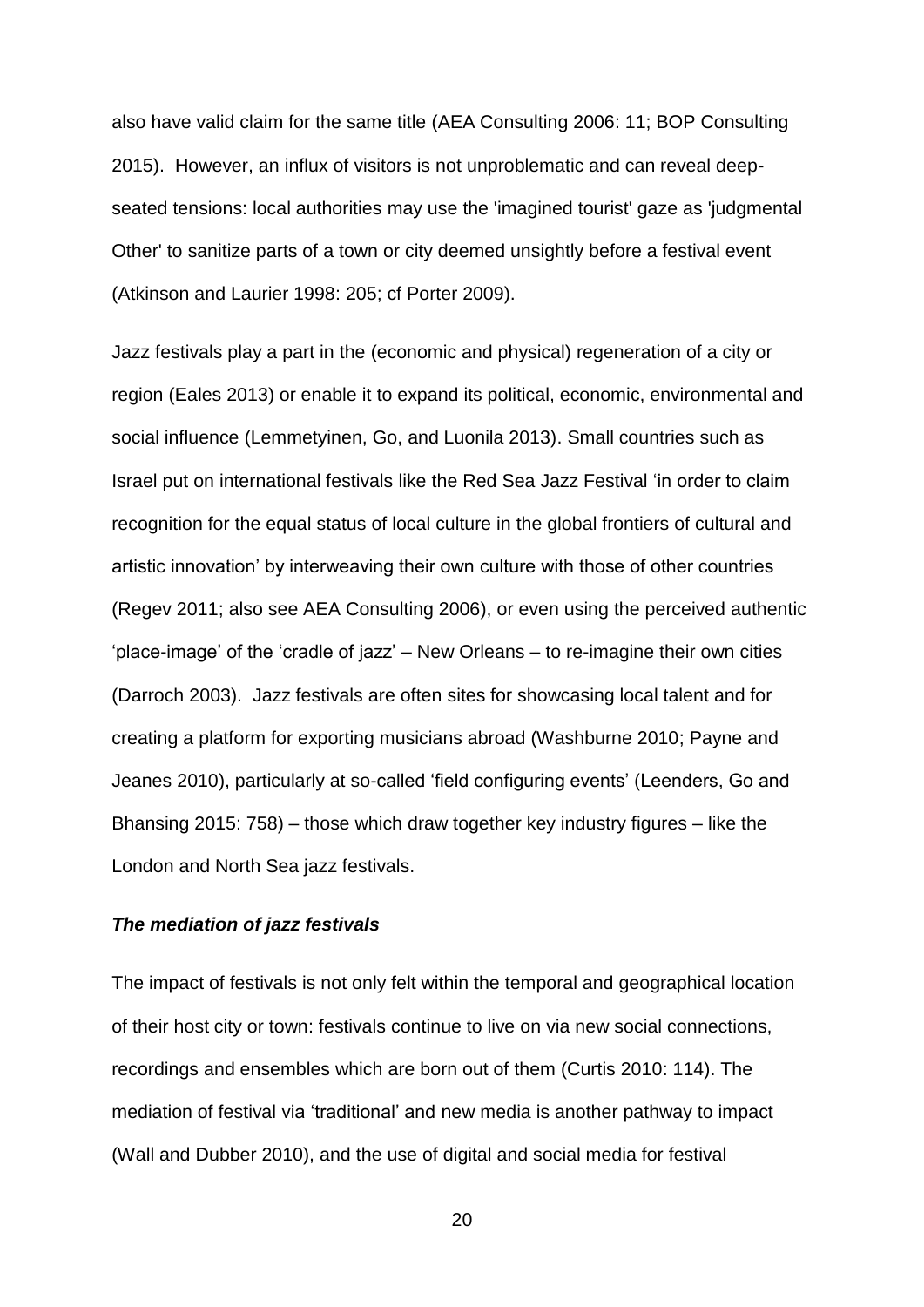promotion and the construction of jazz festival identity has been explored (Sykes 2014). Media coverage and the estimated valuation of such coverage is a feature of economic impact assessments of both Cheltenham (Brookes and Landry 2002: 5-6) and Edinburgh (SQW Ltd and TNS Travel and Tourism 2005: 66-9; Chouguley, Naylor and Rosemberg Montes 2011: 40-6).

The (under-)representation of jazz in British media is an on-going issue: a report from 2009 into BBC coverage of jazz claimed that the BBC was 'not, in the eyes of many engaged in the British jazz economy, supporting British jazz to the extent it could, and many feel should' (Nicholson, Kendon and Hodgkins 2009: 12). However, it was felt that more jazz on the BBC would promote the artform to both British and European markets. The EFG London Jazz Festival partnered with BBC Music, BBC Radio Scotland, and Radio 1, 2, 3 and 6 Music in 2015, which meant that, alongside a dedicated temporary 'pop up station', the event could be 'cross-trailed' across radio and website platforms, leading one London Jazz Festival-goer to remark that 'it just did *feel* like it was everywhere this year'.

The history of jazz festival mediation is also of interest; the 1960 Beaulieu Jazz Festival BBC live outside broadcast, for instance, was shut down as a result of crowd trouble during the so-called Battle of Beaulieu (McKay 2004). The 1959 film of the Newport Jazz Festival, as another example, *Jazz on a Summer's Day* created a 'blueprint for all subsequent representations of pop festival films' (Goodall 2015: 37- 8), and television documentaries about the music reconstruct and re-present it to new generations (Wall and Long 2009).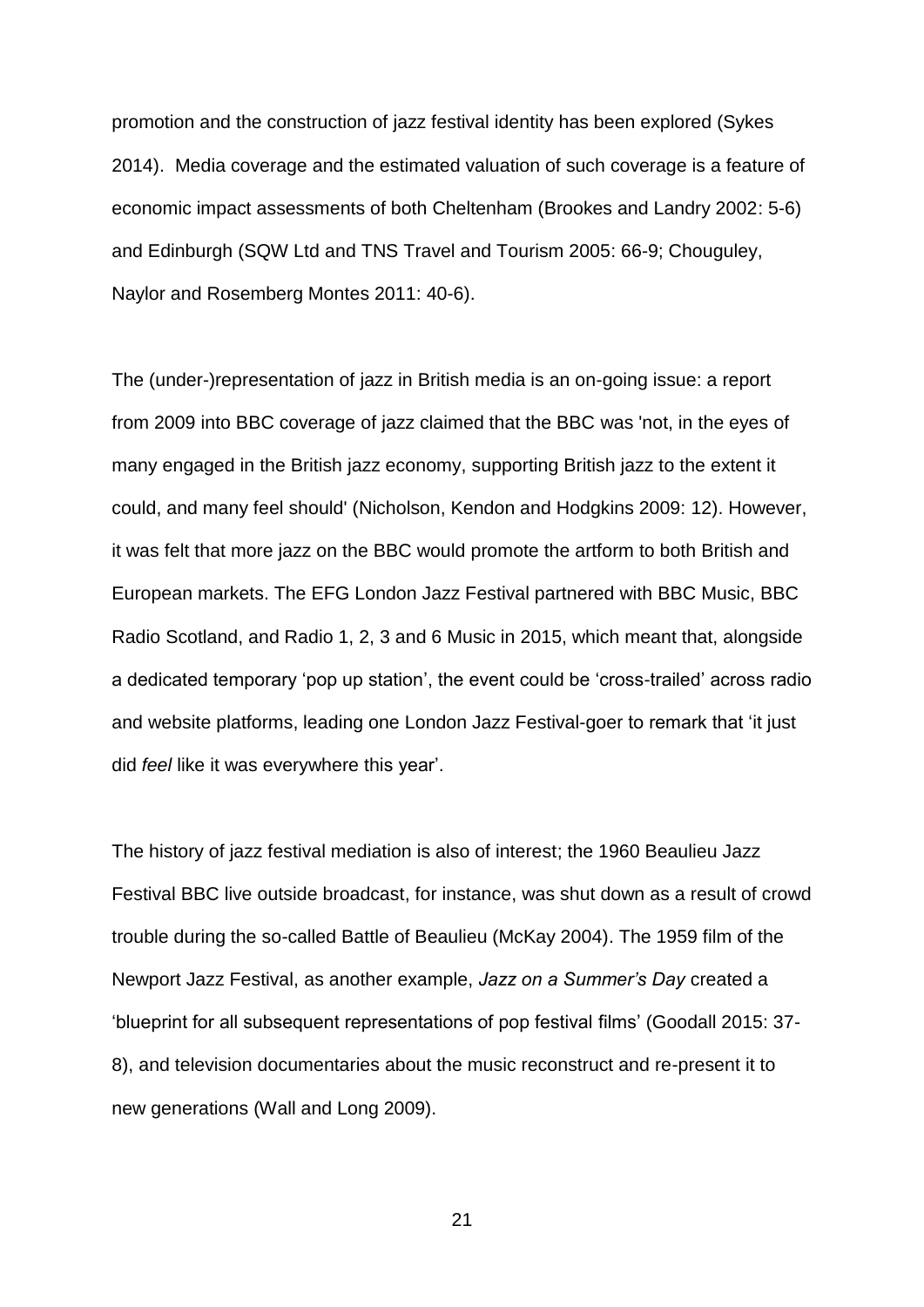### *Environmental impact*

It was as if two events were taking place simultaneously—an all day pub crawl and a jazz festival (Brecon Jazz attendee, cited in Lynn Jones Research 2006: 65).<sup>9</sup>

Though their environmental impacts are usually less significant than for some other forms of outdoor popular music festival, jazz festivals temporarily increase the population of a locale thereby putting pressure on local infrastructures such as accommodation, transport, even policing (McKay 2005). In addition, festivals may have environmental impacts such as increased noise (Oakes and Warnaby 2011) or anti-social behaviour (Lynn Jones Research 2006), including increased crime levels, excessive drinking, and litter, or injustice/inconvenience such as noise, traffic congestion and parking, and overcrowding (Deery and Jago 2010). City-based events tend to receive a much higher percentage of their audience by public transport, so the impact of audience travel on their carbon footprint is comparatively less (Powerful Thinking 2014: 25). Other environmental impacts are less localized: international jazz festivals put on touring artists, the logistics of which are inherently resource-intensive and have a large carbon footprint, particularly when also factoring in audience travel (Jenkins *et al* 2011). <sup>10</sup> To attempt to mitigate the environmental impact of jazz festivals, the Europe Jazz Network is working with the creative industries sustainability advocate, Julie's Bicycle, to encourage its members to be as environmentally sustainable as possible (Europe Jazz Network).

# **The impact of academic research on jazz festivals**

<sup>9</sup> cf Jones and Munday 2001: 11

<sup>10</sup> Albeit focused on outdoor summer music festivals rather than urban jazz festivals, the estimated total UK festival industry emissions (excluding travel) is 19,778 tonnes of  $CO<sub>2</sub>$  per year (Powerful Thinking 2015: 2).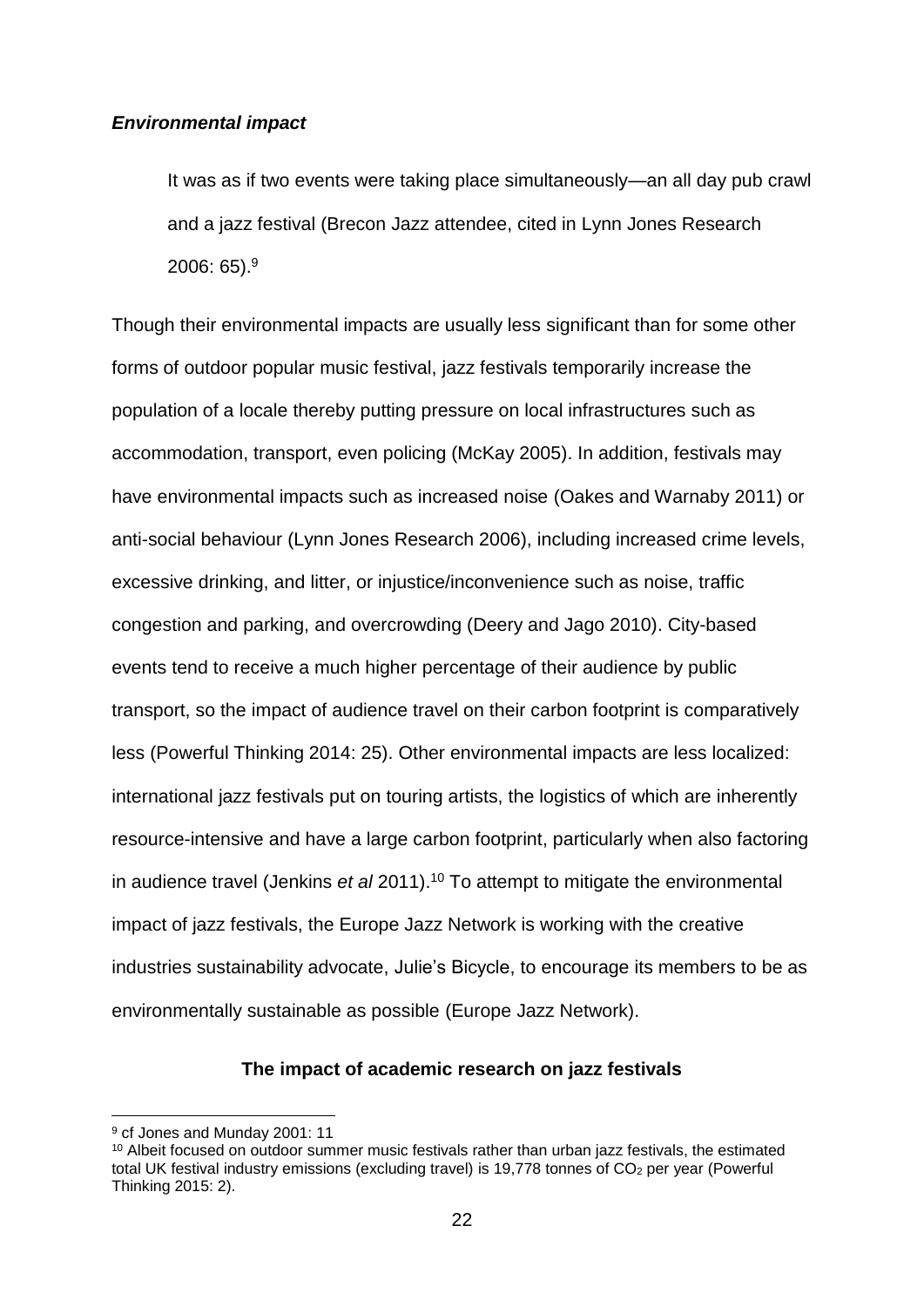I really *admire* the work that has been done, the research into jazz: documenting the history of the music, audience research, and then just looking at the history and the influence of certain musicians ... As part of [another] AHRC project, the idea of looking at some of the black British performers, that planted an idea, and we got back to programming Denys Baptiste and his 'Let Freedom Ring' suite, which was originally commissioned by Cheltenham Jazz Festival ... so the idea of doing what is a follow-up ... that came from a discussion with George McKay (Tony Dudley-Evans, programme advisor of Cheltenham Jazz Festival; McKay 2014).

Drawing on the findings above, arts and humanities research (including practicebased work) has had some impact on jazz festivals, often by way of providing evidence and theoretical underpinnings for organizations to make the case to funders and sponsors for further investment. The Manchester Jazz Festival, for example, used its economic impact assessment – carried out by Master's students studying at Manchester University's Business School in 2013 – to make a strong case to sponsors. As another example, the 'Rhythm Changes' project (http://www.rhythmchanges.net) brings together jazz researchers across Europe and has used theoretical and practice-led research methods to answer questions about jazz in a changing Europe; it has contributed to new programming directions and enabled Serious, producers of the EFG London Jazz Festival, to secure additional funding (REF 2014 Impact Case Studies).

Furthermore, jazz festivals can be a site of research collaboration and debate (although this appears to be the exception rather than the rule); recent examples include the EFG London Jazz Festival (collaborative research partner for The Impact of Festivals project), Cheltenham Jazz Festival (a public engagement partner with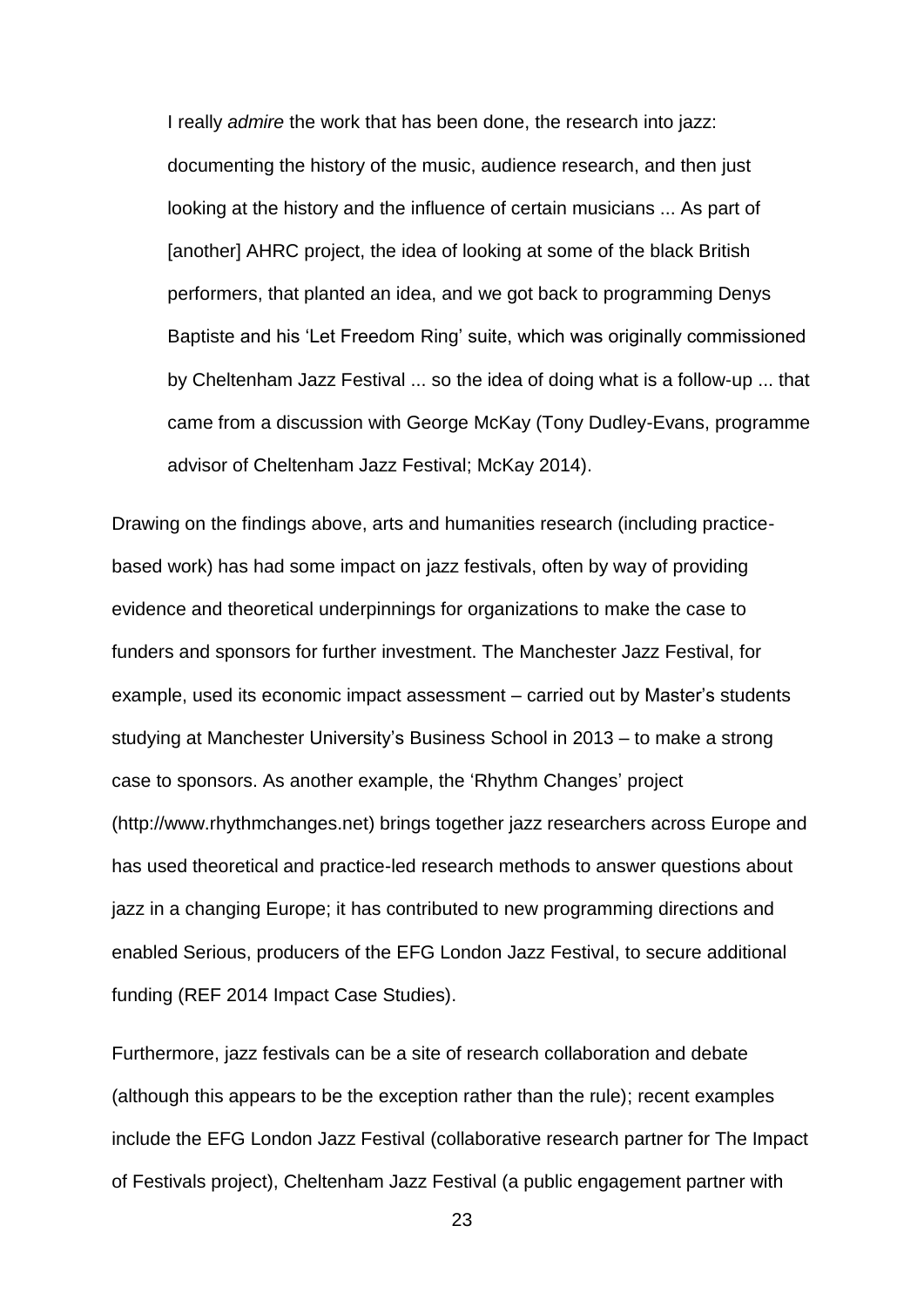the AHRC 2013-15 for the dissemination of funded research on jazz), and the longrunning Colloquium and associated online journal (*Critical Studies in Improvisation*) at the Guelph Jazz Festival in Canada (Stanbridge 2008: 7). In further activity, Professors George McKay (2014) and Tony Whyton (2015) have both been Professor-in-Residence at the EFG London Jazz Festival and have overseen and chaired a number of public talks and debates about jazz and festivals; Dr Emma Webster was AHRC-funded researcher-in-residence with the EFG London Jazz Festival in 2015-16; for 2016, the Edinburgh Jazz and Blues Festival had researchers-in-residence from Napier University, and Tony Whyton was the researcher-in-residence at the Festa do Jazz in Portugal.

The Research Excellence Framework exercise is one means of evaluating research impact: searching for 'festival' on the REF 2014 case studies website returns 732 results while 'jazz festival' returns eight. The Wellcome Trust has also carried out research into public engagement and found that 30% of researchers had engaged in a festival/fair (science, literary, arts) in 2015 (Hamlyn *et al* 2015: 17). The National Co-coordinating Centre for Public Engagement has produced a practical guide called *University Engagement in Festivals* (Buckley *et al*), although it appears that specific work around the impact of research on (jazz) festivals is currently lacking.

### **Recommendations for future research**

Based on this review of the academic and 'grey'/cultural policy literature, the following are recommendations for further study:-

• An authoritative history of (jazz) music festivals (in Britain<sup>11</sup>);

<sup>11</sup> Extant work within this field includes: McKay 2003, 2005, 2015; Rhythm Changes 2013a; Knowles 2011; and Frith *et al* 2013.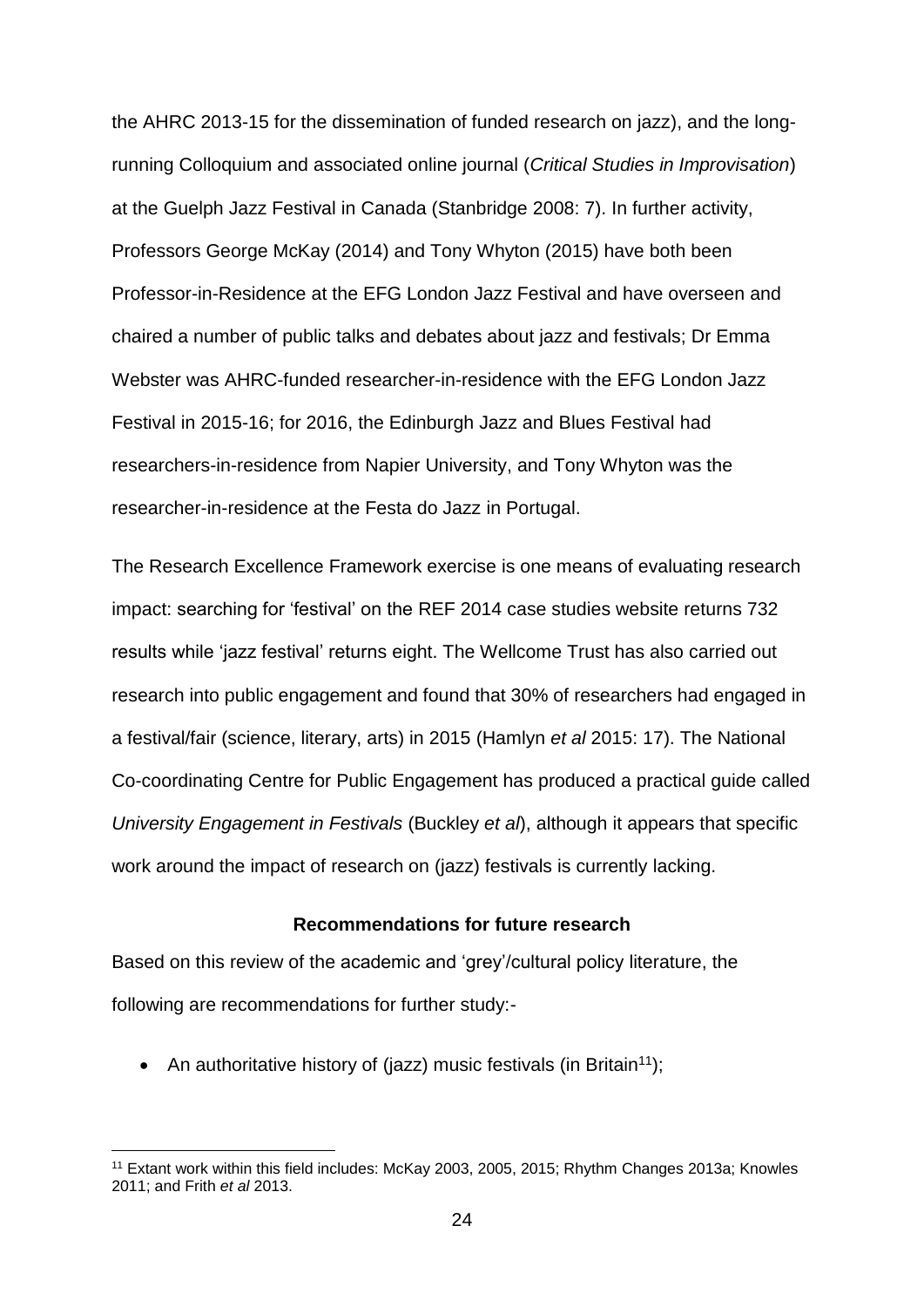- Further research on the impact of festivals on musicians, for example on their career paths and the economic and social impact of festivals, and the role of festivals in commissioning new work;
- Development of an interdisciplinary, mixed methods approach to measure economic, social and cultural impacts of festivals, including qualitative analysis of stakeholder interviews; 12
- New theorizations of festival and carnival to take into account the improvisatory spirit and transatlantic origins of jazz – how, if at all, can jazz festivals contribute to the re-theorization of carnivalesque?
- Much greater research into the significant potential of the negative impacts of jazz festivals in order to more accurately reflect the net impact of festivals. For example: privileging of certain genres over others, questions of economic sustainability and market failure, the emphasis on prestige festivals at the expense of year-round community-based schemes, <sup>13</sup> gender imbalances, environmental impacts, antisocial behaviour and costs of policing;
- Further research into the impact of festivals on black culture from artist and audience perspectives;
- Further research into the mediation of jazz and its impactful relationship with festivals;
- Analysis of networks between jazz festivals and artists' touring schedules to understand competition and collaboration between festivals, including mapping of how festivals 'share' programmes and mapping of artists' tours;
- Assessment as to the value/efficacy of free events as part of jazz festivals and the relationship between free and paid events in terms of audience development and commercial drivers<sup>14</sup>;
- Research into the creative role of the producer;
- Further research into the impact of research on (jazz) festivals;

<sup>1</sup> <sup>12</sup> cf Mann Weaver Drew & De Montfort University (2003) for one of an example of impact assessment which includes qualitative and quantitative research, albeit written before the inclusion of environmental impact. Chouguley, Naylor and Rosemberg Montes (2011) claim to offer a '360 degree' approach to assessing impact that considers social, cultural, environmental and media aspects, in addition to the economic effects of Edinburgh's festivals but this is quantitative rather than qualitative, although they do note that qualitative audience research is very resource intensive. <sup>13</sup> cf Hughes 2000: 170-1.

<sup>&</sup>lt;sup>14</sup> cf Warwick Commission report into the future of cultural value which found that free museum attendance has meant a decrease in lower socio-economic group attendance (Neelands *et al* 2015: 34).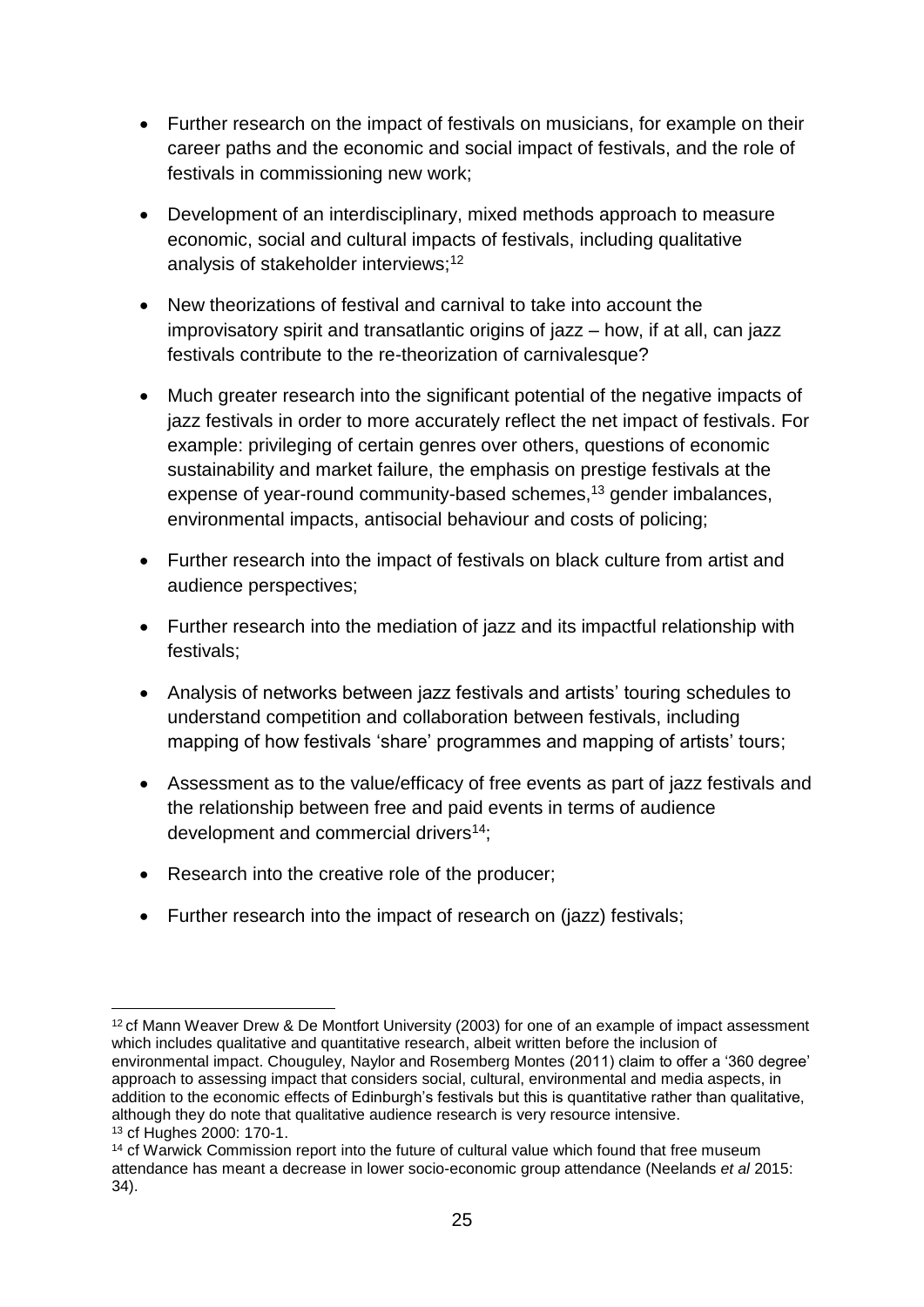Co-produced research between jazz festival organizations and academic researchers in order to explore issues of benefit and relevance to festivals.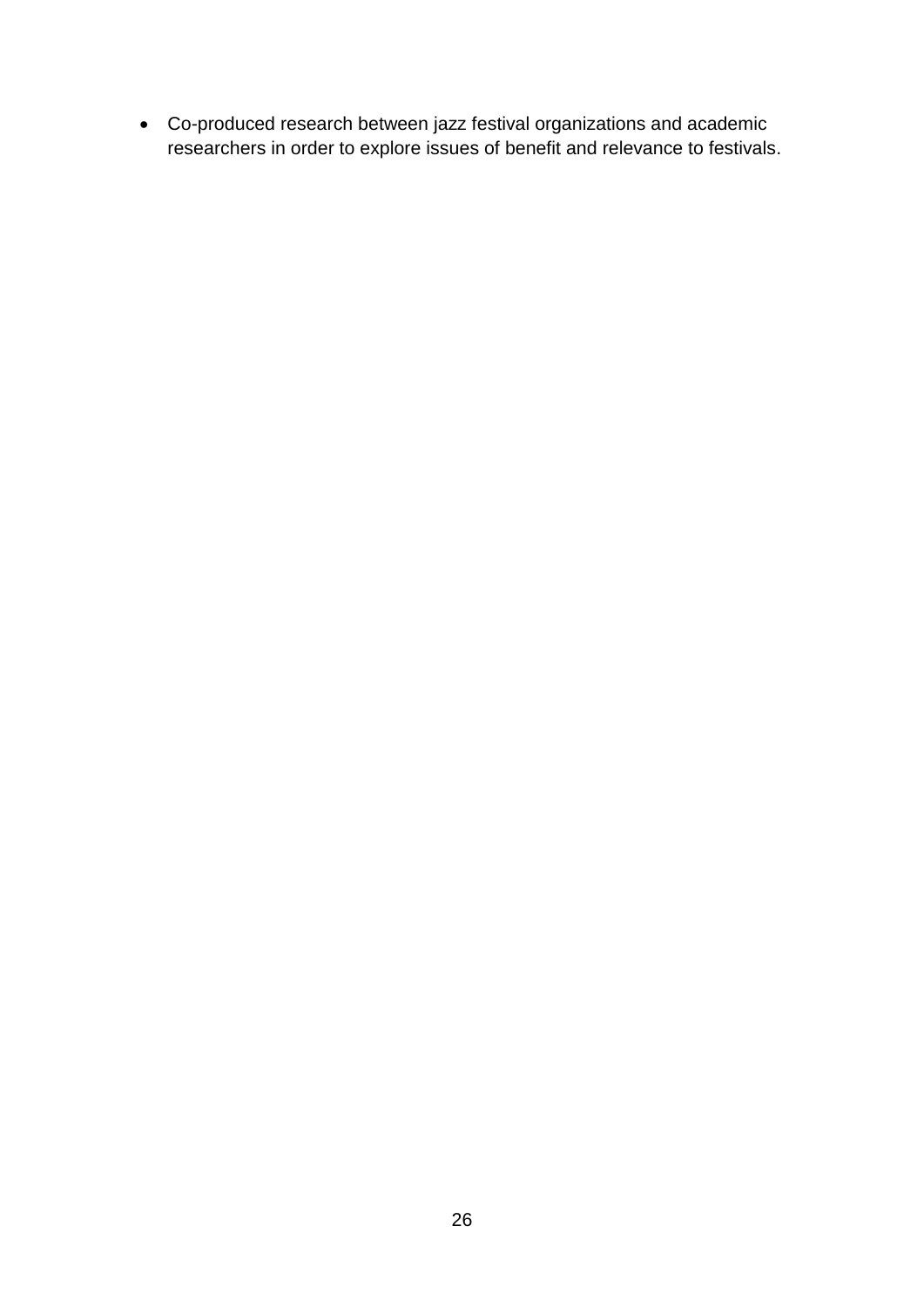# **Bibliography**

To accompany the article, a 100-entry 40,000 word annotated bibliography has also been produced, which is accessible online via the project website (https://impactoffestivals.wordpress.com/project-outputs/).

- Abreu-Novais, Margarida and Charles Arcodia. 2013. 'Music festival motivators for attendance: developing an agenda for research'. *International Journal of Event Management Research* 8(1): 34-48.
- Advantage Marketing Information. 2012. *Newport Festivals Foundation – An Economic Impact Study.* North Kingstown, Rhode Island: Advantage Marketing Information. Accessed 05-Jul-16. [http://www.dem.ri.gov/folkjazzeis.pdf.](http://www.dem.ri.gov/folkjazzeis.pdf)
- AEA Consulting. 2006. *Thundering Hooves: Maintaining the Global Competitive Edge of Edinburgh's Festivals.* London: AEA Consulting. Accessed 17-Dec-15. [http://www.scottisharts.org.uk/DownloadPublication.aspx?pub=11279.](http://www.scottisharts.org.uk/DownloadPublication.aspx?pub=11279)
- Arcodia, Charles and Michelle Whitford. 2006. 'Festival attendance and the development of social capital'. *Journal of Convention and Event Tourism* 8(2): 1-18.
- Arts Council of England. 1995. *Review of Jazz in England*. London: Arts Council of England.
- Atkinson, David and Eric Laurier. 1998. 'A sanitised city: social exclusion at Bristol's 1996 international festival of the sea'. *Geoforum* 29(2): 199-206.
- Bakhtin, Mikhail. 1968. *Rabelais and his World.* Trans. by Helene Iswolsky. Cambridge: MIT Press.
- Behr, Adam, Matt Brennan, Martin Cloonan, Simon Frith & Emma Webster. 2016. 'Live Concert Performance: An Ecological Approach'. *Rock Music Studies: The Live Concert Experience* 3(1): 5-23.
- Bennett, Andy, Jodie Taylor and Ian Woodward, eds. 2014. *The Festivalization of Culture*. Farnham: Ashgate.
- BOP Consulting. 2013. *The Economic, Social and Cultural Impact of the City Arts and Culture Cluster.* London: City of London Corporation. Accessed 17-Dec-15. [https://www.cityoflondon.gov.uk/business/economic-research-and](https://www.cityoflondon.gov.uk/business/economic-research-and-information/research-publications/Documents/research-2013/Economic-social-cultural-impact-of-the-city-arts-and-culture-clusture-ForWeb.pdf)[information/research-publications/Documents/research-2013/Economic-social](https://www.cityoflondon.gov.uk/business/economic-research-and-information/research-publications/Documents/research-2013/Economic-social-cultural-impact-of-the-city-arts-and-culture-clusture-ForWeb.pdf)[cultural-impact-of-the-city-arts-and-culture-clusture-ForWeb.pdf.](https://www.cityoflondon.gov.uk/business/economic-research-and-information/research-publications/Documents/research-2013/Economic-social-cultural-impact-of-the-city-arts-and-culture-clusture-ForWeb.pdf)
- BOP Consulting. 2015. *Edinburgh Festivals: Thundering Hooves 2.0: A Ten Year Strategy to Sustain the Success of Edinburgh's Festivals.* London: BOP Consulting. Accessed 17-Dec-15.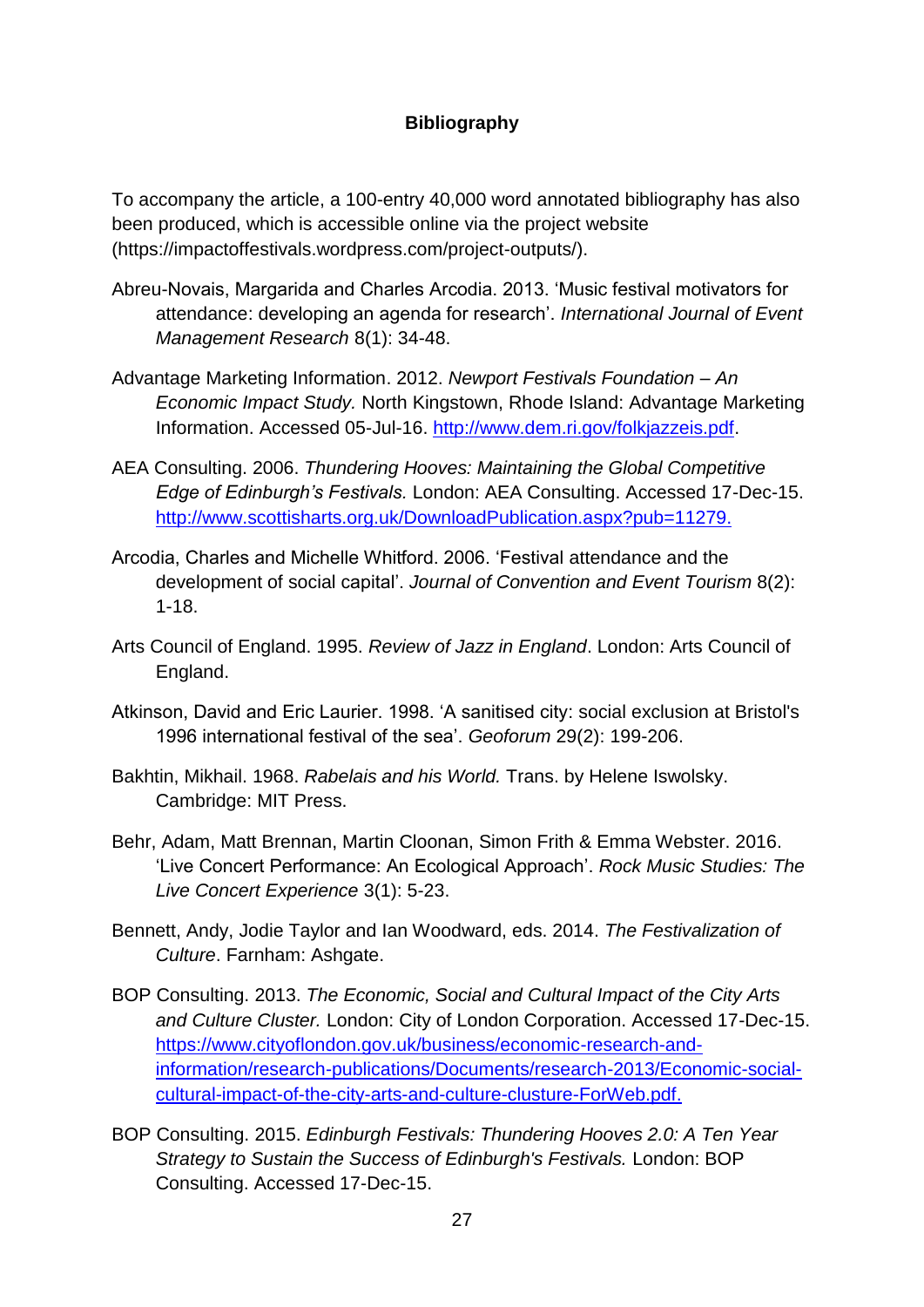[http://www.edinburghfestivalcity.com/assets/000/000/823/TH\\_2\\_0\\_](http://www.edinburghfestivalcity.com/assets/000/000/823/TH_2_0_-_full_report_original.pdf?1432048731) full\_report\_original.pdf?1432048731.

- Bracalente, Bruno, Cecilia Chirieleison, Massimo Cossignani, Luca Ferrucci, Marina Gigliotti and M. Giovanna Ranalli. 2011. 'The economic impact of cultural events: the Umbria Jazz music festival'. *Tourism Economics* 17(6): 1235–1255.
- Brand, Gail, John Sloboda, Ben Saul, and Martin Hathaway. 2012. 'The reciprocal relationship between jazz musicians and audiences in live performances'. *Psychology of Music* 40(5): 634-651.
- Brookes, Fred and Charles Landry. 2002. *Good Times: The Economic Impact of Cheltenham's Festivals.* n/a: Unpublished - obtained directly from authors.
- Buckley, Nicola, Joanna McPhee and Eric Jensen. 2011. *University Engagement in Festivals: Top Tips and Case Studies*. NCCPE. Accessed 26-Jan-16. [http://www.publicengagement.ac.uk/sites/default/files/Festivals%20Top%20Tip](http://www.publicengagement.ac.uk/sites/default/files/Festivals%20Top%20Tips%20and%20Case%20Studies_0.pdf) [s%20and%20Case%20Studies\\_0.pdf.](http://www.publicengagement.ac.uk/sites/default/files/Festivals%20Top%20Tips%20and%20Case%20Studies_0.pdf)
- Burland, Karen and Stephanie E. Pitts. 2010. 'Understanding jazz audiences: listening and learning at the Edinburgh Jazz and Blues Festival'. *Journal of New Music Research* 39(2): 125-134.
- Calder, Bobby, Mathew Isaac, and Edward Malthouse. 2013. *Taking the Customer's Point-of-View: Engagement or Satisfaction?* Marketing Science Institute. Accessed 11-Jan-16. [http://www.msi.org/reports/taking-the-customers-point-of](http://www.msi.org/reports/taking-the-customers-point-of-view-engagement-or-satisfaction-1/)[view-engagement-or-satisfaction-1/.](http://www.msi.org/reports/taking-the-customers-point-of-view-engagement-or-satisfaction-1/)
- Carnwath, John D. and Alan S. Brown. 2014. *Understanding the Value and Impacts of Cultural Experiences*. Arts Council England. Accessed 08-Aug-16. [http://www.artscouncil.org.uk/sites/default/files/download](http://www.artscouncil.org.uk/sites/default/files/download-file/Understanding_the_Value_and_Impacts_of_Cultural_Experiences.pdf)file/Understanding the Value and Impacts of Cultural Experiences.pdf.
- Chouguley, Ulrike, Richard Naylor, and Cristina Rosemberg Montes. 2011. *Edinburgh Festivals Impact Study.* London: BOP Consulting. Accessed 08-Aug-15. [http://www.etag.org.uk/wp-content/uploads/2013/11/110520-edinburgh](http://www.etag.org.uk/wp-content/uploads/2013/11/110520-edinburgh-festivals-finaloverallreport-bop_final.pdf)[festivals-finaloverallreport-bop\\_final.pdf.](http://www.etag.org.uk/wp-content/uploads/2013/11/110520-edinburgh-festivals-finaloverallreport-bop_final.pdf)
- Crompton, John and Stacey McKay. 1997. 'Motives of visitors attending festival events'. *Annals of Tourism Research* 24(2): 425-439.
- Curtis, Rebecca Anne. 2010. 'Australia's capital of jazz? The (re)creation of place, music and community at the Wangaratta Jazz Festival'. *Australian Geographer* 41(1): 101-116.
- Dancer, Thomas. 2009. *South African Jazz Heritage at the Standard Bank Joy of Jazz Festival in Newtown, Johannesburg* (Master's diss, University of the Witwatersrand, Johannesburg).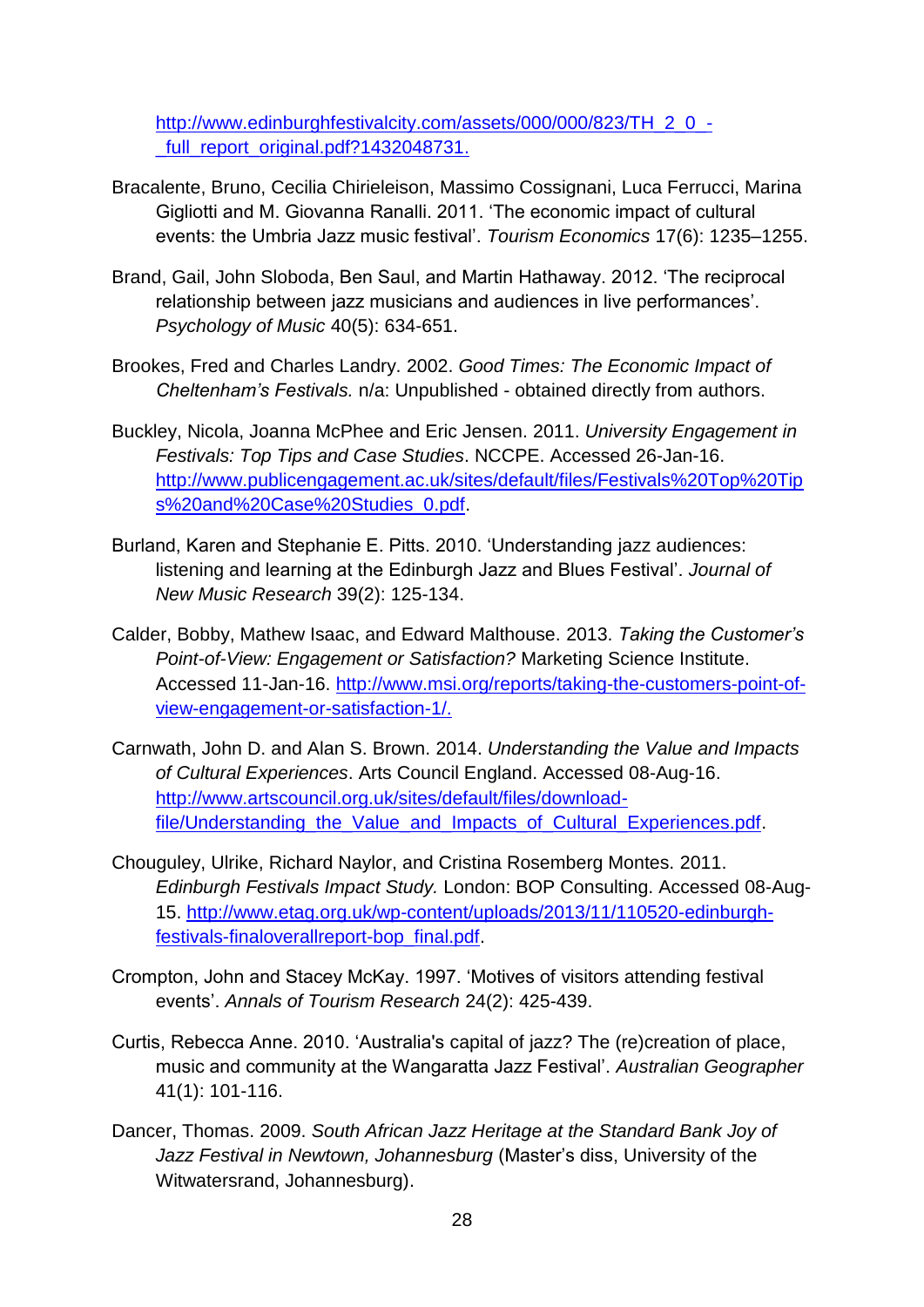- Darroch, Michael. 2003. 'New Orleans in Montréal: the cradle of jazz in the city of festivals'. *Géocarrefour* 78(2): 129-137.
- Deery, Margaret and Leo Jago. 2010. 'Social impacts of events and the role of antisocial behaviour'. *International Journal of Event and Festival Management* 1(1): 8-28.
- Denson, Louise. 2014. 'Perspectives on the Melbourne International Women's Jazz Festival'. *Jazz Research Journal* 8(1-2): 163-181.
- Deschênes, Bruno. 2000. 'The Montreal International Jazz Festival'. *Popular Music* 19(2): 253-255.
- Doctor, Jenny, David Wright, and Nicholas Kenyon. 2007. *The Proms: A New History.* London: Thames and Hudson.
- Dvinge, Anne. 2015. 'Musicking in motor city: Reconfiguring urban space at the Detroit Jazz Festival'. In *The Pop Festival*, ed. George McKay, 183-197. London: Bloomsbury.
- Eales, Alison. 2013. ''They've really gone to town with all that bunting': the influence and (in)visibility of Glasgow's Jazz Festival'. *Jazz Research Journal* 7(1): 9-21.
- Europe Jazz Network. 'Julie's Bicycle and Europe Jazz Network at WOMEX'. Accessed 25-Jan-16. [http://www.europejazz.net/take-green-train.](http://www.europejazz.net/take-green-train)
- Formica, Sandro and Muzaffer Uysal. 1996. 'A market segmentation of festival visitors: Umbria Jazz Festival in Italy'. *Festival Management and Event Tourism* 3: 175-182.
- Frith, Simon. 2007. 'Live music matters'. *Scottish Music Review* 1(1): 1-17.
- Frith, Simon, Matt Brennan, Martin Cloonan and Emma Webster. 2013. *The History of Live Music in Britain, I: 1950-1967: From Dance Hall to the 100 Club.*  Farnham: Ashgate Publishing Ltd.
- Getz, Donald. 2008. 'Event tourism: definition, evolution, and research'. *Tourism Management* 29: 403-428.
- Getz, Donald. 2010. 'The nature and scope of festival studies'. *International Journal of Event Management Research* 5(1): 1-47.
- Gibson, Chris and John Connell. 2005. *Music and Tourism: On the Road Again.*  Clevedon: Channel View Publications.
- Gladstone, Emma. 2015. The Role of the (Jazz) Festival' (panel discussion at the EJG London Jazz Festival, Barbican, London, 22nd November).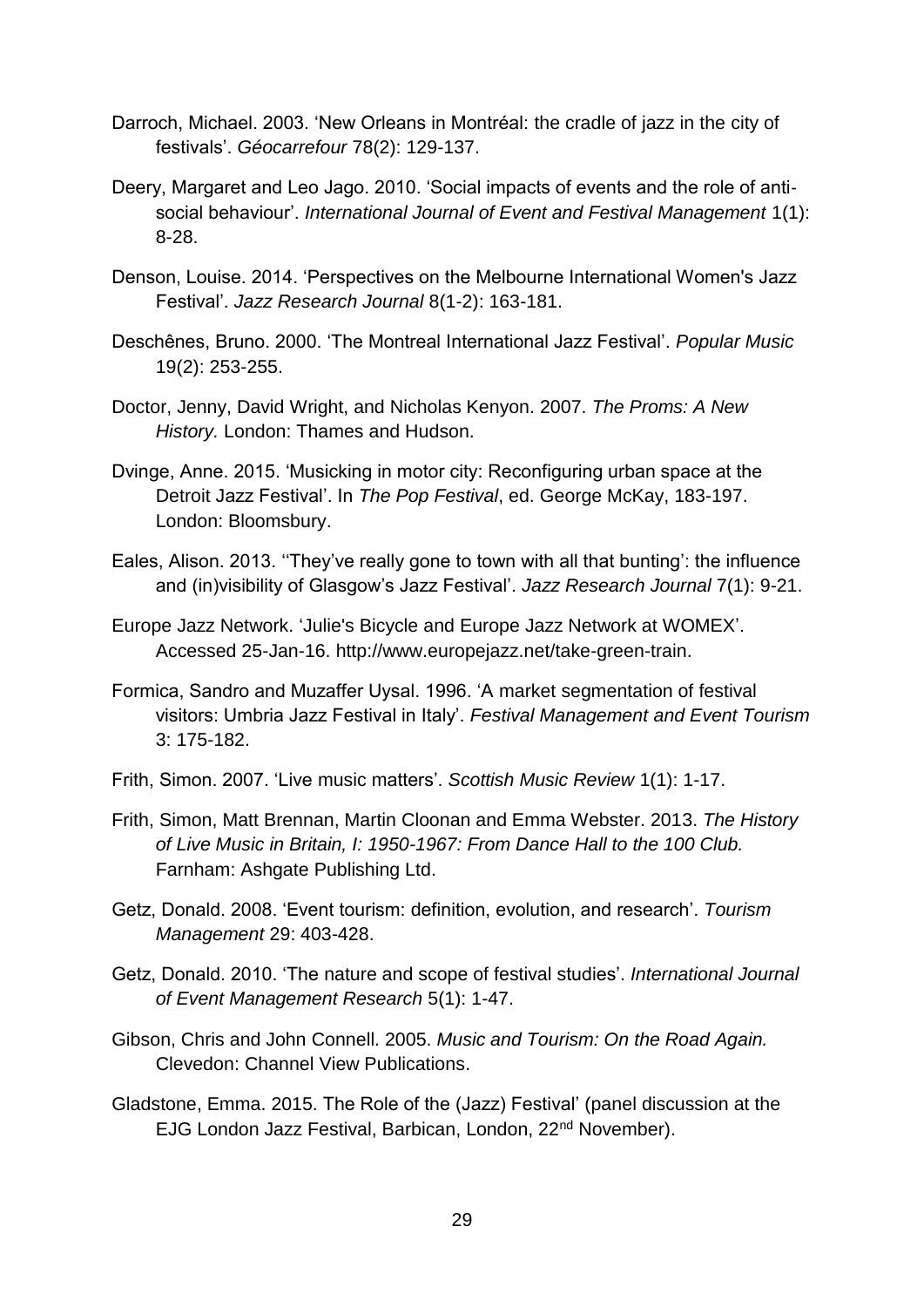- Goh, Fiona. 2004. *Irish Festivals, 'Irish Life'.* Ballinasloe, Co. Galway, Ireland: AOIFE.
- Goh, Fiona. 2012. *Strength in Numbers: A Study of the Europe Jazz Network.* Europe Jazz Network. Accessed 18-Dec-15. [http://heranet.info/system/files/ejn\\_report\\_webres\\_final\\_0.pdf.](http://heranet.info/system/files/ejn_report_webres_final_0.pdf)
- Goodall, Mark. 2015. 'Out of sight: the mediation of a music festival'. In *The Pop Festival*, ed. George McKay, 33-48. London: Bloomsbury.
- Gotham, Kevin Fox. 2005. 'Theorizing urban spectacles: festivals, tourism and the transformation of urban space'. *City: Analysis of Urban Trends, Culture, Theory, Policy, Action* 9(2): 225-246.
- Hamlyn, Becky, Martin Shanahan, Hannah Lewis, Ellen O'Donoghue and Tim Hanson. 2015. *Factors Affecting Public Engagement by Researchers: A Study on Behalf of a Consortium of UK Public Research Funders*. London: TNS BMRB. Accessed 08-Aug-16. [https://wellcome.ac.uk/sites/default/files/wtp060033\\_0.pdf.](https://wellcome.ac.uk/sites/default/files/wtp060033_0.pdf)
- Hughes, Howard. 2000. *Arts, Entertainment and Tourism.* Oxford: Butterworth-Heinemann.

Ilczuk, Dorota and Magdalena Kulikowska. 2007. *Festival jungle, policy desert? Festival policies of public authorities in Europe*: CIRCLE, 2007. Accessed 08- Aug-2016. [http://www.kulturdokumentation.org/download/Festival\\_policies\\_draft\\_2007101](http://www.kulturdokumentation.org/download/Festival_policies_draft_20071014.pdf) [4.pdf.](http://www.kulturdokumentation.org/download/Festival_policies_draft_20071014.pdf)

International Jazz Day. 'About'. Accessed 25-Jan-16. [http://jazzday.com/about/.](http://jazzday.com/about/)

- Jazz à Vienne (2016). *Press release*. Jazz à Vienne. Accessed 06-Jul-16. http://newsroom.onlylyon.com/files/e4a81d22/dossier\_de\_presse\_jazzavienne [en\\_160422\\_bd.pdf.](http://newsroom.onlylyon.com/files/e4a81d22/dossier_de_presse_jazzavienne_en_160422_bd.pdf)
- Jazz Development Trust and Morris Hargreaves McIntyre. 2001. *How to Develop Audiences for Jazz*. Arts Council England. Accessed 08-Aug-15. [http://www.creativenorthyorkshire.co.uk/documents/DevAudJazz1.pdf.](http://www.creativenorthyorkshire.co.uk/documents/DevAudJazz1.pdf)
- Jazzfests.net. 2015. 'Jazz festivals in the United Kingdom.' Accessed 26-Jan-16. [http://jazzfests.net/countries/?country=uk.](http://jazzfests.net/countries/?country=uk)
- Jenkins, Ian, Ruth Rios-Morales, and Ralph Cervera. 2011. 'Music festivals: sustainable futures? The case study of two Swiss events'. In *4th Annual EuroMed Conference of the EuroMed Academy of Business*: 872-882.
- Jones, Calvin and Max Munday. 2001.'Tourism and local economic development: three case studies' (paper presented at the European Regional Science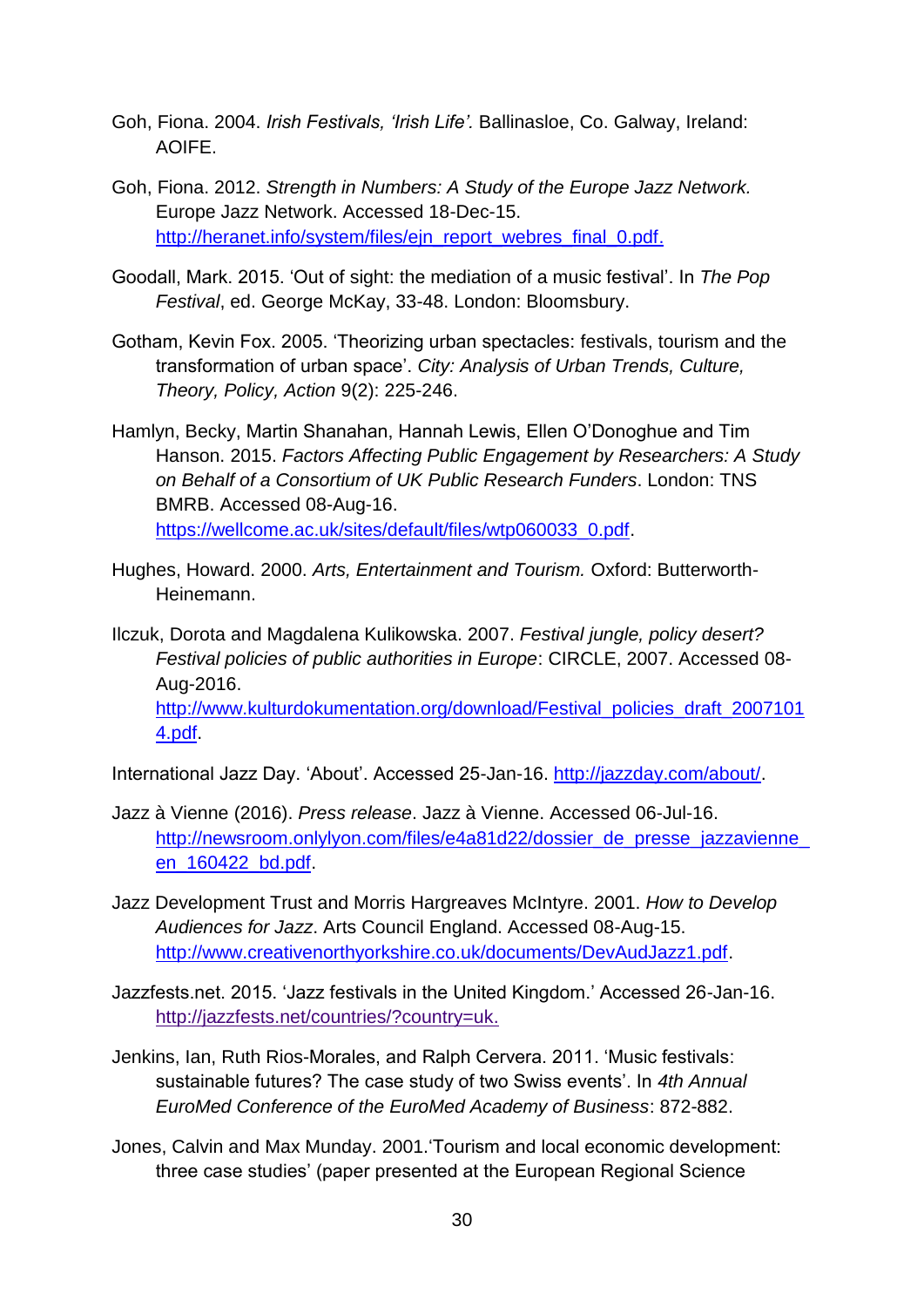Association 41st Annual Meeting 'European Regional Development Issues in the New Millennium and their Impact on Economic Policy', Zagreb, Chamber of Economy, Croatia, August).

- Jones, Calvin and Max Munday. 2004. 'Evaluating the economic benefits from tourism spending through input-output frameworks: issues and cases'. *Local Economy* 19(2): 117-133.
- Kemp, Elyria and Michael G. White. 2013. 'Embracing jazz: exploring audience participation in jazz music in its birthplace'. *International Journal of Arts Management* 16(1): 35-48.
- Keogh, Brent. 2014. '"A tale of five festivals": Exploring the cultural intermediary function of Australian jazz festivals'. *Jazz Research Journal* 8(1-2): 182-201.
- Knowles, Nod. 2011. 'Reflections on the festival business' (paper presented at the Live Music Exchange conference, Edinburgh).
- Kronenburg, Robert. 2011. 'Typological trends in contemporary popular music performance venues'. *Arts Marketing: An International Journal* 1(2): 136-144.
- Leenders, Mark A. A. M., Frank M. Go and Pawan V. Bhansing. 2015. 'The importance of the location in hosting a festival: a mapping approach'. *Journal of Hospitality Marketing and Management* 24(7): 754-769.
- Lemmetyinen, Arja, Frank Go and Mervi Luonila. 2013. 'The relevance of cultural production – Pori Jazz – in boosting place brand equity'. *Place Branding and Public Diplomacy* 9(3): 164-181.
- Li, Jiayi and Zhouji Chen. *Economic Impact Assessment for Manchester Jazz Festival 2013.* University of Manchester, 2013. Accessed 07-Jan-16. Via email from Manchester Jazz Festival.
- Lyck, Lisa, Phil Long, and Allan Xenius Grige. 2012. *Tourism, Festivals and Cultural Events in Times of Crisis*. Frederiksberg: Copenhagen Business School Press.
- Lynn Jones Research. 2006. *HSBC Brecon Jazz Festival 2006: Final Report.* Lynn Jones Research. Accessed 13-Jan-16. Via email from LJR.
- MacLeod, Nicola E. 2006. 'The placeless festival: identity and place in the postmodern festival'. In *Festivals, Tourism and Social Change: Remaking Worlds*, eds David Picard and Mike Robinson, 222-237. Clevedon: Channel View Publications.
- Mann Weaver Drew and De Montfort University. 2003. *The Economic Impact of the Notting Hill Carnival.* London Development Agency. Accessed 17-Dec-15. [http://tfconsultancy.co.uk/reports/nottinghillcarnival.pdf.](http://tfconsultancy.co.uk/reports/nottinghillcarnival.pdf)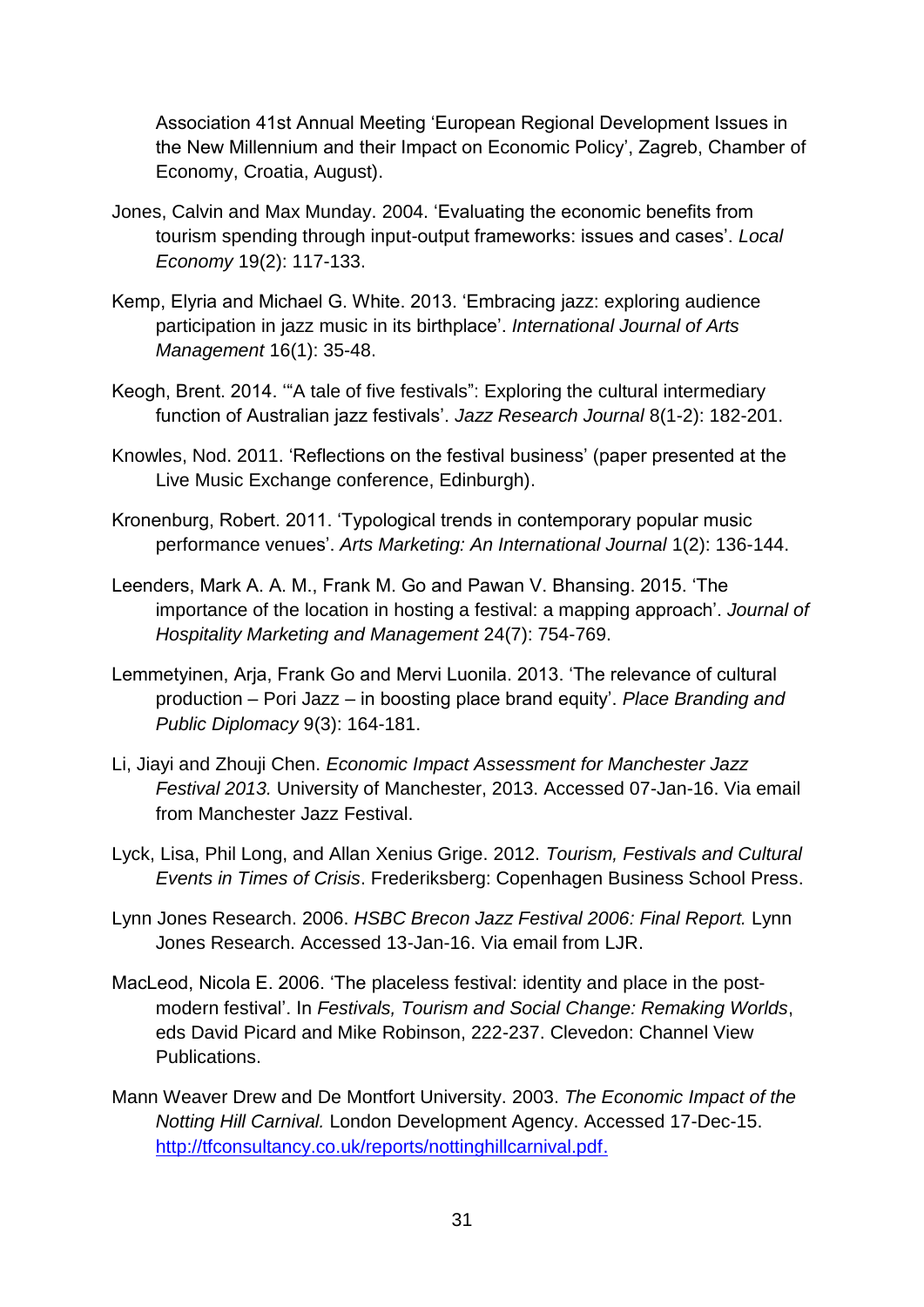- McKay, George. 2003. '"Just a closer walk with thee": New Orleans-style jazz and the Campaign for Nuclear Disarmament in 1950s Britain'. *Popular Music* 22(3): 261-281.
- McKay, George. 2004. '"Unsafe things like youth and jazz": Beaulieu Jazz Festivals (1956-61), and the origins of pop festival culture in Britain'. In Andy Bennett (ed.), *Remembering Woodstock* (Aldershot: Ashgate), 90-110.
- McKay, George. 2005. *Circular Breathing: The Cultural Politics of Jazz in Britain.*  Durham: Duke University Press,
- McKay, George. 2014. Producer. *Carnivalising the Creative Economy: AHRC-funded Research on and with British Jazz Festivals*. Film. [https://www.youtube.com/watch?v=Lwo7yfG1UGQ.](https://www.youtube.com/watch?v=Lwo7yfG1UGQ)
- McKay, George. 2015. '"The pose ... is a stance": popular music and the cultural politics of festival in 1950s Britain'. In *The Pop Festival*, ed. George McKay, 13- 31. London: Bloomsbury.
- Meadows, Ruthie. 2014. '"Jockomo Fee Na Nay!" Afro-Caribbean and Afro-Creole sensorialities and the festivalisation of New Orleans's musical tourism'. In *Sun, Sea, and Sound: Music and Tourism in the Circum-Caribbean*, eds. Timothy Rommen and Daniel T. Neely, 238-266. Oxford: Oxford University Press.
- Medbøe, Haftor. 2013. *The promoter as cultural conduit: between jazz and a hard place*. Jazz Talks 1st University of Aveiro jazz conference, November 2013*,*  Aveiro PT.
- Monterey Jazz Festival. 2005. *Press release*, 24 August. n/a: Unpublished obtained directly from authors.
- Neelands, Jonothan, Eleonora Belfiore, Catriona Firth, Natalie Hart, Liese Perrin, Susan Brock, Dominic Holdaway, Jane Woddis. 2015. *Enriching Britain: Culture, Creativity and Growth*: Warwick Commission on the Future of Cultural Value. Accessed 04-Jan-16.

[http://www2.warwick.ac.uk/research/warwickcommission/futureculture/finalrepo](http://www2.warwick.ac.uk/research/warwickcommission/futureculture/finalreport/warwick_commission_report_2015.pdf) [rt/warwick\\_commission\\_report\\_2015.pdf.](http://www2.warwick.ac.uk/research/warwickcommission/futureculture/finalreport/warwick_commission_report_2015.pdf)

- Nicholson, Stuart, Emma Kendon, Chris Hodgkins. 2009.*The BBC: Public Sector Radio, Jazz Policy and Structure in the Digital Age*. Jazz Services. Accessed 08-Aug-16. [http://www.chrishodgkins.co.uk/wp](http://www.chrishodgkins.co.uk/wp-content/uploads/2015/01/JazzonBBCreport.pdf)[content/uploads/2015/01/JazzonBBCreport.pdf.](http://www.chrishodgkins.co.uk/wp-content/uploads/2015/01/JazzonBBCreport.pdf)
- Nurse, Keith. 2002. 'Bringing culture into tourism: festival tourism and Reggae Sunsplash in Jamaica'. *Social and Economic Studies* 51(1): 127-143.
- Oakes, Steve. 2003. Demographic and sponsorship considerations for jazz and classical music festivals. *The Service Industries Journal* 23(3): 165-178.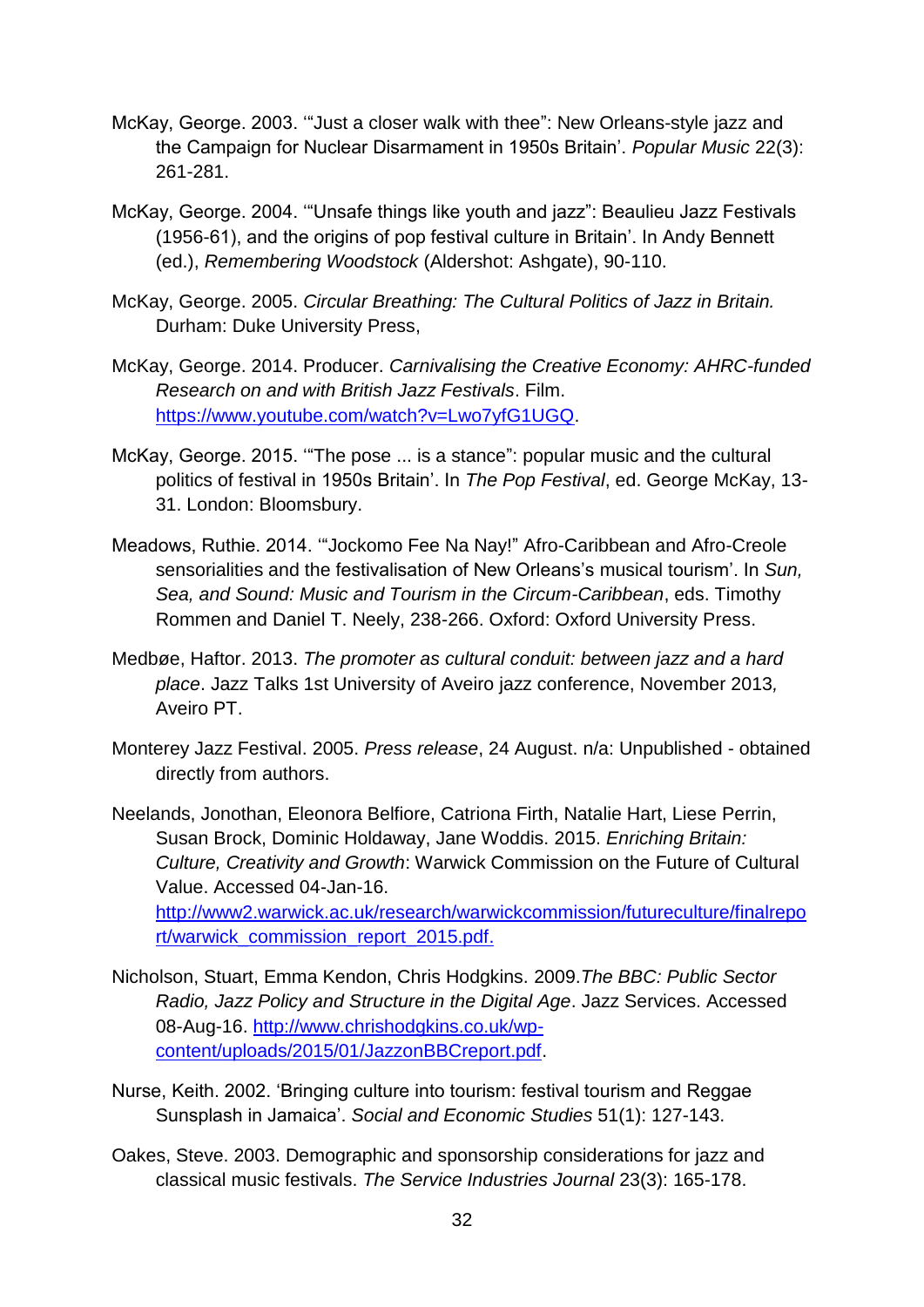- Oakes, Steve. 2010. Profiling the jazz festival audience. *International Journal of Event and Festival Management* 1(1): 110-119.
- Oakes, Steve and Gary Warnaby. 2011. 'Conceptualizing the management and consumption of live music in urban space'. *Marketing Theory* 11(4): 405-418.
- Packer, Jan and Julie Ballantyne. 2010. 'The impact of music festival attendance on young people's psychological and social well-being'. *Psychology of Music* 39(2): 164-181.
- Payne, Julia and Adam Jeanes. 2010. *'Mapping' and 'Gapping' the Current International Music Infrastructure in England.* London: Arts Council England. Accessed 08-Aug-16. [http://www.creativenorthyorkshire.com/documents/music\\_mapping\\_gapping.pdf](http://www.creativenorthyorkshire.com/documents/music_mapping_gapping.pdf) .
- Pietersen, Dudley. 1999. 'Patterns of change; audience, attendance, and music at the 1994 Grahamstown festival'. *Contemporary Theatre Review* 9(2): 61-70.
- Pitts, Stephanie E. and Karen Burland. 2013. 'Listening to live jazz: an individual or social act?' *Arts Marketing: An International Journal* 3(1): 7-20.
- Porter, Eric. 2009. 'Jazz and revival'. *American Quarterly: In the Wake of Katrina: New Paradigms and Social Visions* 61(3): 593-613.
- Powerful Thinking. 2015. *The Show Must Go On.* Powerful Thinking. Accessed 25- Jan-16. [http://www.powerful-thinking.org.uk/site/wp](http://www.powerful-thinking.org.uk/site/wp-content/uploads/TheShowMustGoOnReport_LR.pdf)[content/uploads/TheShowMustGoOnReport\\_LR.pdf.](http://www.powerful-thinking.org.uk/site/wp-content/uploads/TheShowMustGoOnReport_LR.pdf)
- REF 2014 Impact Case Studies. 'Rhythm Changes: Jazz Cultures and European Identities—promoting the cultural value of jazz in Europe'. Accessed 25-Jan-16. [http://impact.ref.ac.uk/CaseStudies/CaseStudy.aspx?Id=21729.](http://impact.ref.ac.uk/CaseStudies/CaseStudy.aspx?Id=21729)
- Regev, Motti. 2011. 'International festivals in a small country: rites of recognition and cosmopolitanism'. In *Festivals and the cultural public sphere*, eds. Gerard Delanty, Liana Giorgi, Monica Sassatelli, 108-123. New York: Routledge.
- Regis, Helen A. and Shana Walton. 2008. 'Producing the folk at the New Orleans Jazz and Heritage Festival'. *Journal of American Folklore* 121/482: 400-440.
- Rhythm Changes. 2013a. *Rhythm Changes: Historical Overviews of Five Partner Countries.* Rhythm Changes. Accessed 18-Dec-15. [http://www.rhythmchanges.net/wp-content/uploads/2010/10/Historical-Report-](http://www.rhythmchanges.net/wp-content/uploads/2010/10/Historical-Report-WEBSITE.pdf)[WEBSITE.pdf.](http://www.rhythmchanges.net/wp-content/uploads/2010/10/Historical-Report-WEBSITE.pdf)
- Rhythm Changes. 2013b. *Rhythm Changes: Statistical Overviews of Five Partner Countries.* Rhythm Changes. Accessed 18-Dec-15.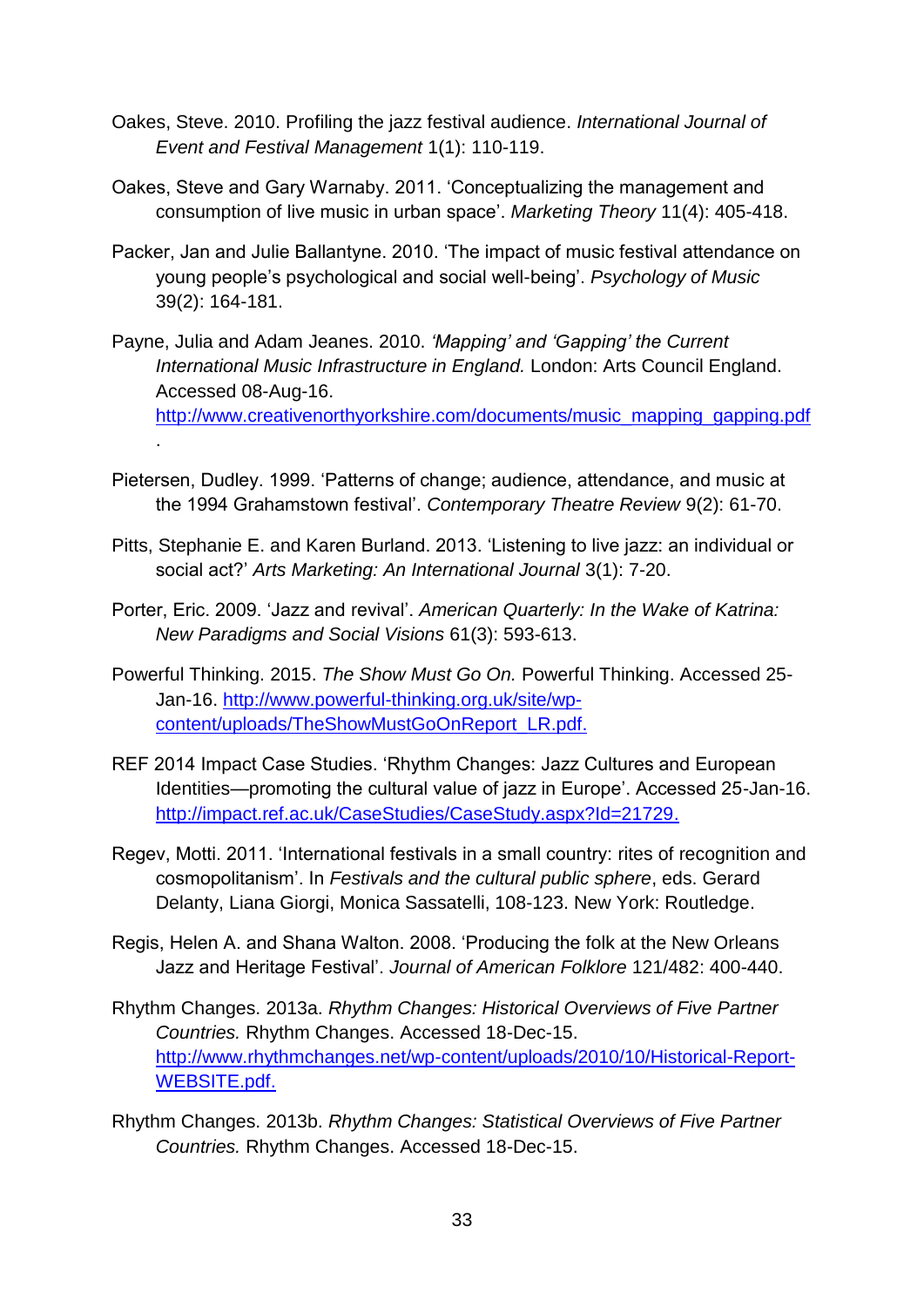[http://www.rhythmchanges.net/wp-content/uploads/2010/10/Statistical-Report-](http://www.rhythmchanges.net/wp-content/uploads/2010/10/Statistical-Report-WEBSITE.pdf)[WEBSITE.pdf.](http://www.rhythmchanges.net/wp-content/uploads/2010/10/Statistical-Report-WEBSITE.pdf)

- Riley, Mykaell and Dave Laing. 2006. *The Value of Jazz in Britain.* Jazz Services. Accessed 08-Aug-15. https://www.academia.edu/9709384/The Value of Jazz in Britain by Mykael [l\\_Riley\\_and\\_Dave\\_Laing.](https://www.academia.edu/9709384/The_Value_of_Jazz_in_Britain_by_Mykaell_Riley_and_Dave_Laing)
- Riley, Mykaell and Dave Laing. 2010. *The Value of Jazz in Britain II.* Jazz Services. Accessed 11-Jan-16. [https://www.academia.edu/6553089/Value\\_Of\\_Jazz\\_in\\_Britain\\_2\\_](https://www.academia.edu/6553089/Value_Of_Jazz_in_Britain_2_-_the_2008_By_Mykaell_Riley_Dave_Laing._Follow_up_on_research_first_conducted_in_2005_6) the\_2008\_By\_Mykaell\_Riley\_Dave\_Laing.\_Follow\_up\_on\_research\_first\_con ducted in 2005 6.
- Ring, Erica M. 2014. *Molde Residents' Perceptions on the Social Impacts of Molde International Jazz Festival* (Master's diss, Molde University College).
- Saayman, Melville and Riaan Rossouw. 2010. 'The Cape Town International Jazz Festival: more than just jazz'. *Development Southern Africa* 27(2): 255-272.
- Saleh, Farouk and Chris Ryan. 1993. 'Jazz and knitwear: factors that attract tourists to festivals'. *Tourism Management* 14(4): 289-297.
- sam and the University of Brighton. 2008. *Festivals Mean Business 3: A Survey of Arts Festivals in the UK*. British Arts Festivals Association. Accessed 27-Jan-16.

[http://www.artsfestivals.co.uk/sites/default/files/FMB3%20Report%20FINAL3%](http://www.artsfestivals.co.uk/sites/default/files/FMB3%20Report%20FINAL3%20MAY%202008.pdf) [20MAY%202008.pdf.](http://www.artsfestivals.co.uk/sites/default/files/FMB3%20Report%20FINAL3%20MAY%202008.pdf)

- Small, Christopher. 1998. *Musicking: The Meanings of Performing and Listening.*  Middletown, Conn.: Wesleyan University Press.
- SQW Ltd and TNS Travel and Tourism. 2005. *Edinburgh Festivals 2004-2005 Economic Impact Survey. Final Report.* Gent, Belgium: European Festivals Association. Accessed 08-Aug-15. [http://tinyurl.com/jjnp53d.](http://tinyurl.com/jjnp53d)
- Stanbridge, Alan. 2008. 'From the margins to the mainstream: jazz, social relations, and discourses of value'. *Critical Studies in Improvisation* 4(1): 1-18.
- Sykes, Tom. 2014. *Jazz for the iPod Generation: Music Distribution, Festivals, and Digital Technology* (PhD thesis, University of Salford).
- Taylor, Tish and Elmarie Slabbert. 2012. 'A cultural profile of tourists to a jazz festival in South Africa' (paper presented at the International Conference On Tourism and Management Studies, Algarve).
- Thrane, Christer. 2002. 'Jazz festival visitors and their expenditures: linking spending patterns to musical interest'. *Journal of Travel Research* 40: 281-286.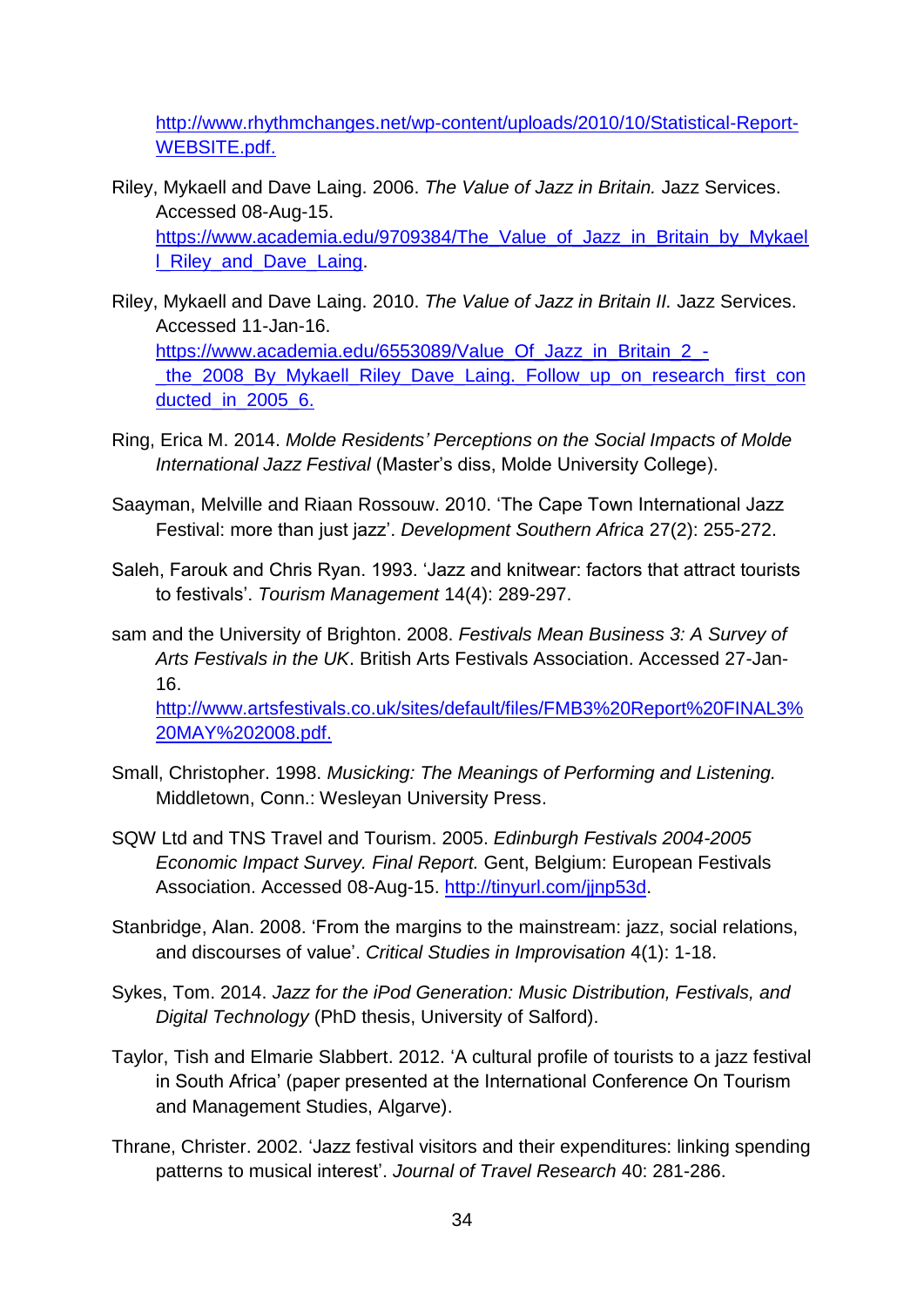- Turner, Victor. 1982. *From Ritual to Theater: The Human Seriousness of Play.* New York: PAJ Publications.
- UK Music. 2011. *Destination Music: The Contribution of Music Festivals and Major Concerts to Tourism in the UK*: UK Music. Accessed 23-Dec-15. [https://www.academia.edu/1765647/Destination\\_Music.](https://www.academia.edu/1765647/Destination_Music)
- UK Music. 2015. *Wish You Were Here 2015: Music Tourism's Contribution to the UK Economy*: UK Music. Accessed 23-Dec-15. [http://www.ukmusic.org/assets/general/WYWH\\_2015Report.pdf.](http://www.ukmusic.org/assets/general/WYWH_2015Report.pdf)
- Umney, Charles and Lefteris Kretsos. 2014. 'Creative labour and collective interaction: the working lives of young jazz musicians in London'. *Work, Employment and Society* 28(4): 571-588.
- Van Aalst, Irina and Rianne van Melik. 2011. 'City festivals and urban development: does place matter?' *European Urban and Regional Studies* 19(2): 195-206.
- van Limburg, Bob. 1998. 'City marketing: a multi-attribute approach'. *Tourism Management* 19(5): 475-477.
- Vestrum, Ingebjørg. 2014. 'The embedding process of community ventures: creating a music festival in a rural community'. *Entrepreneurship and Regional Development* 26(7-8): 619-644.
- Vigneault, Stéphane, Bernard Chassé, Laurent Lapierre. 2006. 'Martin Revheim, Bla and the Kongsberg Jazz Festival: suksess need not be translated'. *International Journal of Arts Management* 8/(2): 62-73.
- Vrettos, Alexandros. 2006. *The Economic Value of Arts & Culture Festivals/A Comparison of Four European Economic Impact Studies* (Master's diss, University of Maastricht).
- Wall, Tim and Andrew Dubber. 2010. 'Experimenting with fandom, live music, and the Internet: applying insights from music fan culture to new media production'. *Journal of New Music Research* 39(2): 159-169.
- Wall, Tim and Paul Long. 2009. '*Jazz Britannia*: mediating the story of British jazz on television.' *Jazz Research Journal* 3(2): 145-170.
- Walton, Shana. 2012. "I only go to church once a year": transformation and transcendence in jazz fest narratives'. *Southern Journal of Linguistics* 36(1): 104-126.
- Washburne, Christopher. 2010. 'Jazz re‐bordered: cultural policy in Danish jazz'. *Jazz Perspectives* 4(2): 121-155.